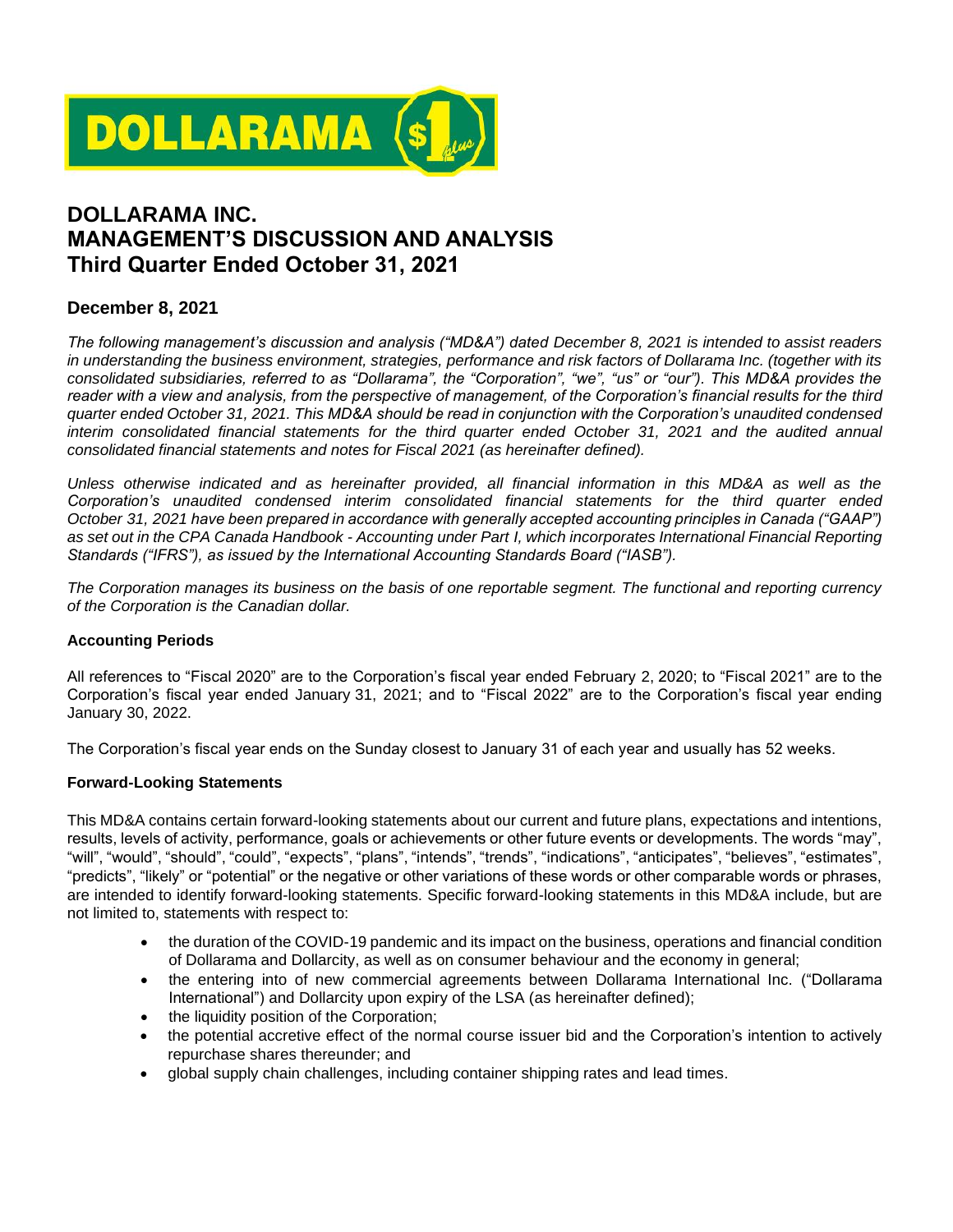Forward-looking statements are based on information currently available to management and on estimates and assumptions made by management regarding, among other things, general economic conditions and the competitive environment within the retail industry in Canada and in Latin America, in light of its experience and perception of historical trends, current conditions and expected future developments, as well as other factors that are believed to be appropriate and reasonable in the circumstances. However, there can be no assurance that such estimates and assumptions will prove to be correct. Many factors could cause actual results, level of activity, performance or achievements or future events or developments to differ materially from those expressed or implied by the forward-looking statements, including the following factors which are discussed in greater detail in the "Risks and Uncertainties" section of the Corporation's annual MD&A and annual information form for Fiscal 2021, both available on SEDAR at [www.sedar.com](http://www.sedar.com/) and on the Corporation's website at [www.dollarama.com:](http://www.dollarama.com/) future increases in operating costs (including increases in statutory minimum wages and incremental costs associated with COVID-19 measures), future increases in merchandise costs (including as a result of rising raw material costs and tariff disputes), future increases in shipping and transportation costs, inability to sustain assortment and replenishment of merchandise, increase in the cost or a disruption in the flow of imported goods (including as a result of the COVID-19 pandemic), failure to maintain brand image and reputation, disruption of distribution infrastructure, inventory shrinkage, inability to enter into or renew, as applicable, store, warehouse and head office leases on favourable and competitive terms, inability to increase warehouse and distribution centre capacity in a timely manner, seasonality, market acceptance of private brands, failure to protect trademarks and other proprietary rights, foreign exchange rate fluctuations, potential losses associated with using derivative financial instruments, level of indebtedness and inability to generate sufficient cash to service debt, changes in creditworthiness and credit rating and the potential increase in the cost of capital, interest rate risk associated with variable rate indebtedness, competition in the retail industry, disruptive technologies, general economic conditions, departure of senior executives, failure to attract and retain quality employees, disruption in information technology systems, inability to protect systems against cyber-attacks, unsuccessful execution of the growth strategy, holding company structure, adverse weather, pandemic or epidemic outbreaks, earthquakes and other natural disasters, climate change, geopolitical events and political unrest in foreign countries, unexpected costs associated with current insurance programs, product liability claims and product recalls, litigation, regulatory and environmental compliance and shareholder activism.

These factors are not intended to represent a complete list of the factors that could affect the Corporation; however, they should be considered carefully. The purpose of the forward-looking statements is to provide the reader with a description of management's expectations regarding the Corporation's financial performance and may not be appropriate for other purposes; readers should not place undue reliance on forward-looking statements made herein. Furthermore, unless otherwise stated, the forward-looking statements contained in this MD&A are made as at December 8, 2021 and management has no intention and undertakes no obligation to update or revise any forwardlooking statements, whether as a result of new information, future events or otherwise, except as required by law.

All of the forward-looking statements contained in this MD&A are expressly qualified by this cautionary statement.

# **GAAP and Non-GAAP Measures**

This MD&A as well as the Corporation's unaudited condensed interim consolidated financial statements and notes for the third quarter ended October 31, 2021 have been prepared in accordance with GAAP. However, this MD&A also refers to certain non-GAAP measures. The non-GAAP measures used by the Corporation are as follows:

| <b>EBITDA</b>            | Represents operating income plus depreciation and amortization and includes share of net       |
|--------------------------|------------------------------------------------------------------------------------------------|
|                          | earnings of equity-accounted investment.                                                       |
| <b>EBITDA</b> margin     | Represents EBITDA divided by sales.                                                            |
| <b>Total debt</b>        | Represents the sum of long-term debt (including accrued interest, unamortized debt issue costs |
|                          | as current portion and fair value hedge – basis adjustment), short-term borrowings under the   |
|                          | US Commercial Paper Program (as hereinafter defined) and other bank indebtedness (if any).     |
| Net debt                 | Represents total debt minus cash.                                                              |
| <b>Adjusted retained</b> | Represents deficit plus the excess of (i) the price paid for all common shares repurchased     |
| earnings                 | under the Corporation's normal course issuer bids from inception in June 2012 through          |
|                          | October 31, 2021 over (ii) the book value of those common shares.                              |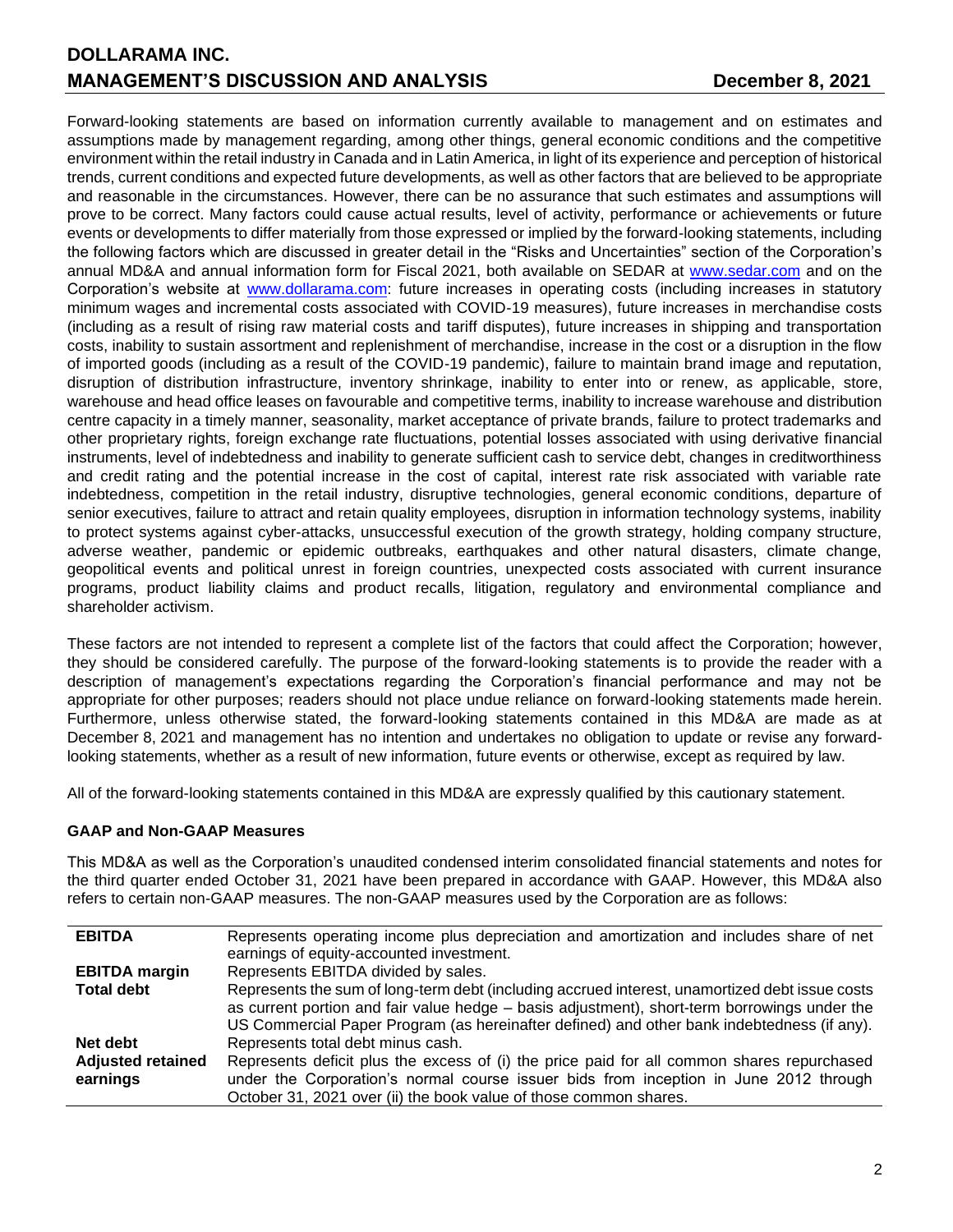The above-described non-GAAP measures do not have a standardized meaning prescribed by GAAP and are therefore unlikely to be comparable to similar measures presented by other issuers. Non-GAAP measures provide investors with a supplemental measure of our operating performance and financial position and thus highlight trends in our core business that may not otherwise be apparent when relying solely on GAAP measures. With the exception of adjusted retained earnings, these measures are used to bridge differences between external reporting under GAAP and external reporting that is tailored to the retail industry, and should not be considered in isolation or as a substitute for financial performance measures calculated in accordance with GAAP. Management uses non-GAAP measures in order to facilitate operating and financial performance comparisons from period to period, to prepare annual budgets, to assess the Corporation's ability to meet future debt service, capital expenditure and working capital requirements, and to evaluate senior management's performance. Management uses total debt and net debt to calculate the Corporation's indebtedness level, cash position, future cash needs and financial leverage ratios. Adjusted retained earnings is a non-GAAP measure that shows retained earnings without the effect of the excess of (i) the price paid for all common shares repurchased under the Corporation's normal course issuer bids from inception in June 2012 through October 31, 2021 over (ii) the book value of those common shares. The Corporation believes that securities analysts, investors and other interested parties frequently use non-GAAP measures in the evaluation of issuers. Refer to the section entitled "Selected Consolidated Financial Information" of this MD&A for a reconciliation of the non-GAAP measures used and presented by the Corporation to the most directly comparable GAAP measures.

# **Recent Events**

# *Quarterly Cash Dividend*

On December 8, 2021, the Corporation announced that its board of directors (the "Board of Directors") approved a quarterly cash dividend for holders of common shares of \$0.0503 per common share. This dividend is payable on February 4, 2022 to shareholders of record at the close of business on January 7, 2022. The dividend is designated as an "eligible dividend" for Canadian tax purposes.

# *COVID-19 Update*

The ongoing COVID-19 pandemic and various measures taken by provincial governments to curb its spread have impacted Dollarama's business and results in Fiscal 2022, especially in the first and second quarters. No stores were closed during the third quarter of Fiscal 2022, and the Corporation could offer its full assortment for sale in all provinces.

# **Overview**

# *Our Business*

As at October 31, 2021, the Corporation had 1,397 stores in Canada, including 16 net new stores opened during the third quarter of Fiscal 2022, and continues to expand its network across the country.

Stores average 10,346 square feet and offer a broad assortment of consumable products, general merchandise and seasonal items, including private label and nationally branded products, all at compelling values. Merchandise is sold in individual or multiple units at select, fixed price points up to \$4.00. All stores are corporately operated, providing a consistent shopping experience, and many are located in high-traffic areas in metropolitan areas, mid-sized cities and small towns.

The Corporation has an online store to provide additional convenience to its Canadian customers – individuals and businesses alike – who wish to buy products in large quantities that may not be available in-store. A selection of products from the broader consumable, general merchandise and seasonal offering are available for purchase through the online store by the full case only.

The Corporation's strategy is to grow sales, operating income, net earnings, earnings per share and cash flows by expanding its Canadian store network and by offering a compelling value proposition on a wide variety of merchandise to a broad base of customers. The Corporation continually strives to maintain and improve the efficiency of its operations.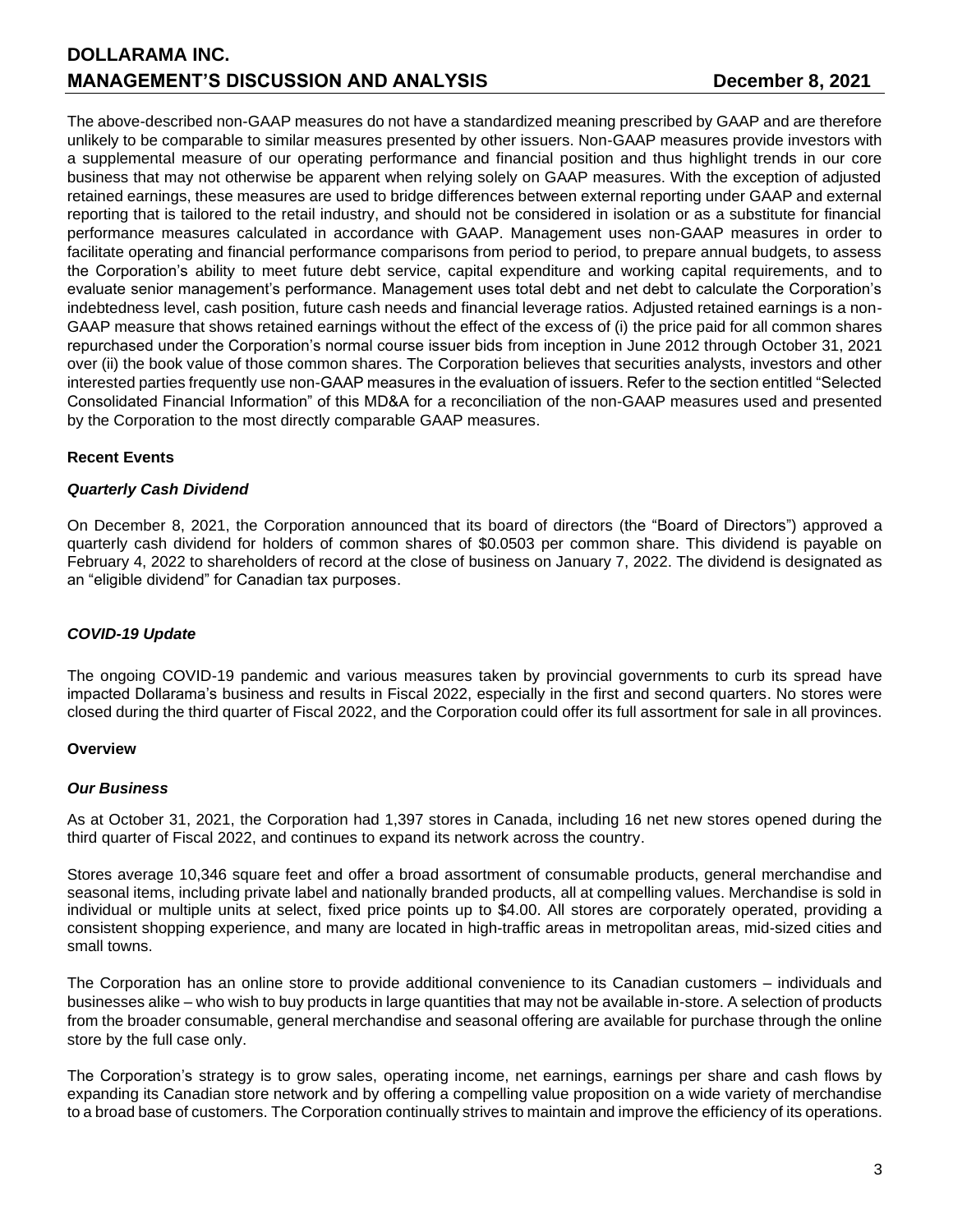# **DOLLARAMA INC. MANAGEMENT'S DISCUSSION AND ANALYSIS CONSUMING THE CONSUMING PROPERTY SETS**

The Corporation also has operations in Latin America through its 50.1% equity interest in Dollarcity, a Latin American value retailer headquartered in Panama. Dollarcity offers a broad assortment of consumable products, general merchandise and seasonal items at select, fixed price points up to US\$4.00 (or the equivalent in local currency) in El Salvador, Guatemala, Colombia and Peru. As at September 30, 2021, Dollarcity had a total of 312 stores with 180 locations in Colombia, 57 in El Salvador, 72 in Guatemala and 3 in Peru.

# *Key Items in the Third Quarter of Fiscal 2022*

Compared to the third quarter of Fiscal 2021:

- Sales increased by 5.5% to \$1,122.3 million;
- Comparable store sales<sup>(1)</sup> increased by 0.8%, over and above 7.1% growth in the prior year, and averaged 3.9% per year over a two-year period;
- Gross margin<sup> $(1)$ </sup> was 44.4% of sales, compared to 44.0% of sales;
- EBITDA(1) increased by 11.2% to \$347.0 million, or 30.9% of sales, compared to 29.3% of sales;
- Operating income increased by 11.4% to \$271.6 million, or 24.2% of sales, compared to 22.9% of sales; and
- Diluted net earnings per common share increased by 17.3%, to \$0.61 from \$0.52.

During the third quarter of Fiscal 2022, the Corporation opened 16 net new stores, compared to 19 net new stores during the corresponding period of the previous fiscal year, bringing the total store count to 1,397, compared to 1,333 stores at the end of the third quarter last year.

### *Key Items in the First Nine Months of Fiscal 2022*

Compared to the first nine months of Fiscal 2021:

- Sales increased by 6.3% to \$3,105.9 million;
- Comparable store sales<sup>(1)(2)</sup> grew 0.2%, over and above 4.6%<sup>(2)</sup> growth in the same period a year ago;
- Gross margin<sup>(1)</sup> was 43.4% of sales, compared to 43.2% of sales;
- **•** EBITDA<sup>(1)</sup> grew 10.6% to \$888.9 million, or 28.6% of sales, compared to 27.5% of sales;
- Operating income grew 10.6% to \$668.9 million, or 21.5% of sales, compared to 20.7% of sales; and
- Diluted net earnings per common share increased by 16.0%, to \$1.45 from \$1.25.

During the first nine months of Fiscal 2022, the Corporation opened 41 net new stores, compared to 42 net new stores during the corresponding period of the previous fiscal year.

#### **Outlook**

Due to the continued uncertainty related to the COVID-19 pandemic, the Corporation only provided limited guidance for Fiscal 2022. Management's expectations as to net new store openings and capital expenditures for Fiscal 2022 are set out in the Corporation's press release dated December 8, 2021, under the heading "Outlook and COVID-19 Impact". The press release is available on SEDAR at [www.sedar.com](http://www.sedar.com/) and on the Corporation's website at [www.dollarama.com.](http://www.dollarama.com/)

<sup>(1)</sup> We refer the reader to the notes in the section entitled "Selected Consolidated Financial Information" of this MD&A for the definition of these items and, when applicable, their reconciliation with the most directly comparable GAAP measure.

 $(2)$  Excludes stores that were temporarily closed during the first and second quarters of Fiscal 2021 and Fiscal 2022.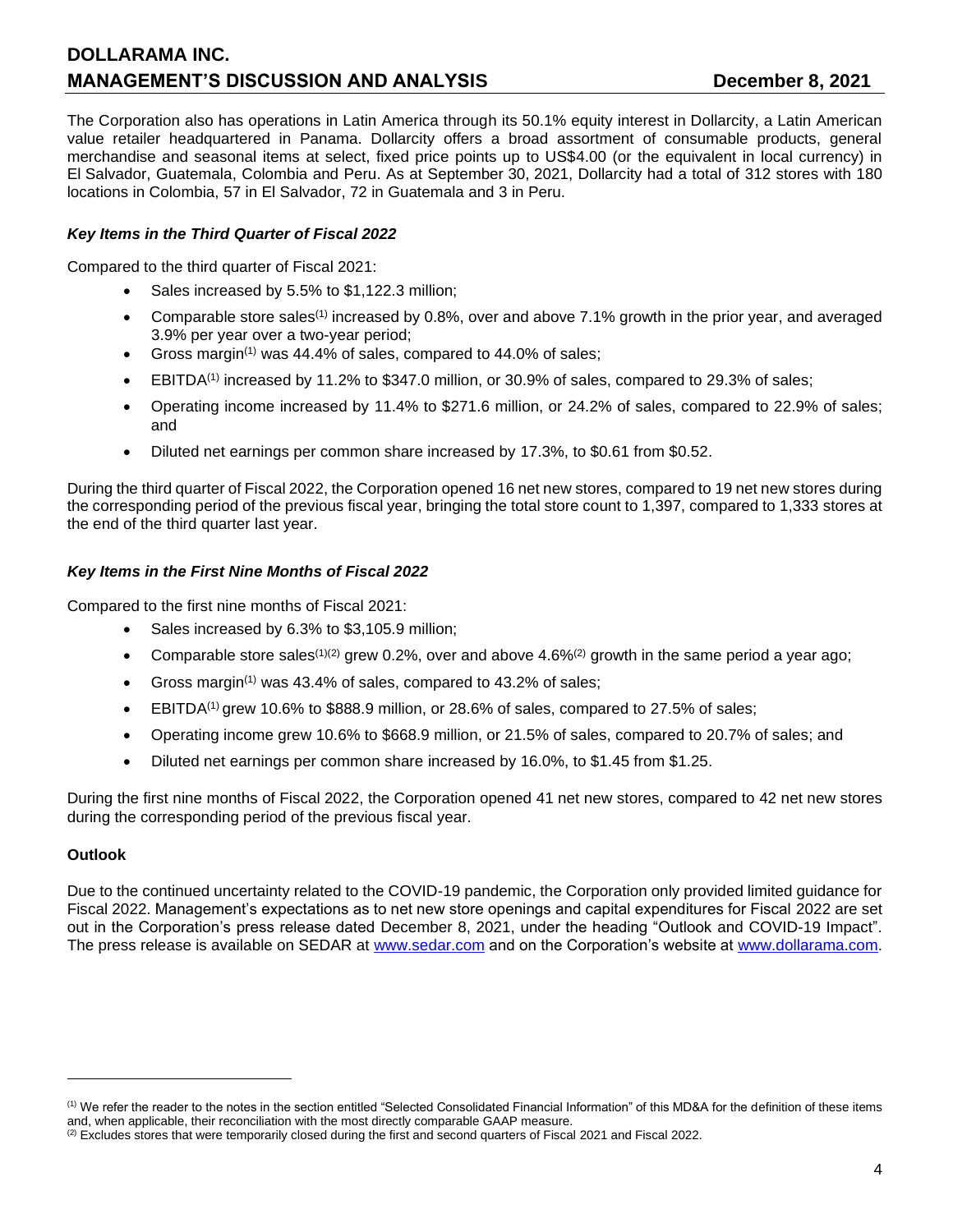# **Factors Affecting Results of Operations**

#### *Sales*

The Corporation recognizes revenue from the sale of products or the rendering of services as the performance obligations are fulfilled.

All sales are final. Revenue is shown net of sales tax and discounts. Gift cards sold are recorded as a liability, and revenue is recognized when gift cards are redeemed.

Sales consist of comparable store sales and new store sales as well as sales to third parties.

Comparable store sales represent sales of Dollarama stores, including relocated and expanded stores, open for at least 13 complete fiscal months relative to the same period in the prior fiscal year. The primary drivers of comparable store sales performance are changes in the number of transactions and the average transaction size. To increase comparable store sales, the Corporation focuses on offering a wide selection of quality merchandise at attractive values in welldesigned, consistent and convenient store formats.

The Corporation's wholly-owned subsidiary, Dollarama International Inc. ("Dollarama International"), may enter into arrangements with customers for the sale of products to consumers located outside of Canada. When the Corporation acts as the principal in these arrangements, it recognizes revenue based on the amounts billed to customers. Otherwise, the Corporation recognizes the net amount that it retains as revenue.

Sales by Dollarama International to customers represent sales of merchandise to Dollarcity. Following the acquisition by Dollarama International of a 50.1% interest in Dollarcity on August 14, 2019, the Corporation continues, through Dollarama International, to share its business expertise, to provide various services and to act as Dollarcity's primary supplier of products, either as principal or as intermediary, pursuant to a licensing and services agreement (the "LSA") entered into between the parties in February 2013. The LSA is set to expire on February 4, 2022 but is expected to be replaced upon expiry by a sourcing agreement and a master services agreement pursuant to which Dollarama International will continue to sell products and offer services to Dollarcity.

Historically, the Corporation's highest sales results have occurred in the fourth quarter, with December representing the highest proportion of sales. Sales also generally increase ahead of other holidays and celebrations, such as Easter, St. Patrick's Day, Valentine's Day and Halloween, but the Corporation otherwise experiences limited seasonal fluctuations in sales in the normal course of business. Refer to the section of the annual MD&A dated March 31, 2021 entitled "Risks and Uncertainties" for a discussion about the risks associated with seasonality and business continuity.

# *Cost of Sales*

Our cost of sales consists mainly of inventory purchased, the variable and non-indexed portion of store occupancy costs that are excluded from the lease liability under IFRS 16, and transportation costs (which are largely variable and proportional to our sales volume) as well as warehouse and distribution centre occupancy costs. We record vendor rebates, consisting of volume purchase rebates, when it is probable that they will be received and the amounts are reasonably estimable. The rebates are recorded as a reduction of inventory purchases or, if the related inventory has been sold, as a reduction of the cost of sales.

Although cost increases can negatively affect our business, our multiple price point product offering provides some flexibility to react to cost increases on a timely basis. We have historically reduced our cost of sales by shifting most of our sourcing to low-cost foreign suppliers. For Fiscal 2021, direct overseas sourcing accounted for 53% of purchases. While we still source a majority of overseas products from China, we currently purchase products from over 25 different countries around the world.

Since the Corporation purchases goods in currencies other than the Canadian dollar, our cost of sales is affected by fluctuations in foreign currencies against the Canadian dollar. In particular, we purchase a vast majority of our imported merchandise from suppliers in China with U.S. dollars. Therefore, our cost of sales is impacted indirectly by the fluctuation of the Chinese renminbi against the U.S. dollar and directly by the fluctuation of the U.S. dollar against the Canadian dollar.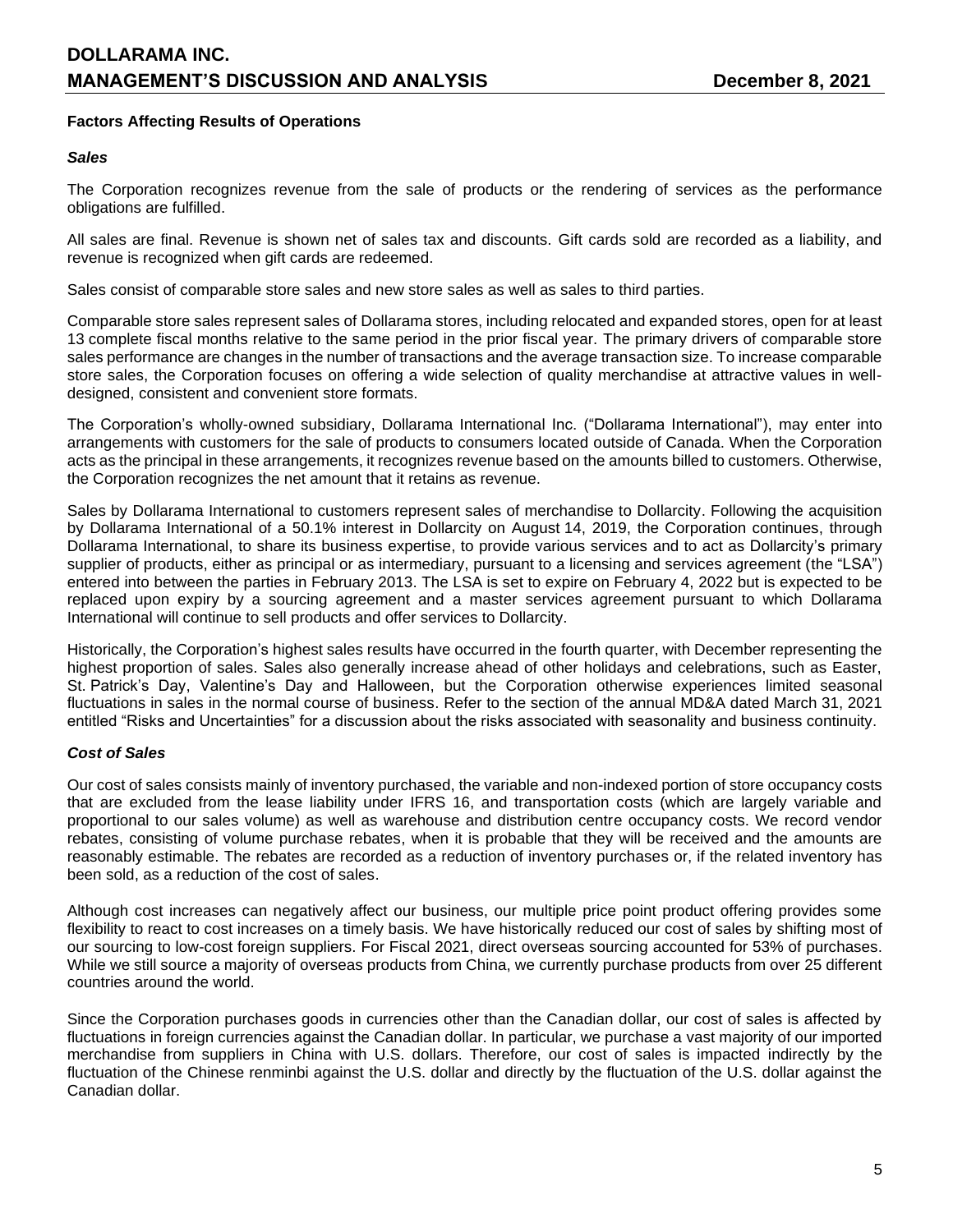While we enter into foreign exchange forward contracts and zero cost collar contracts to hedge a significant portion of our exposure to fluctuations in the value of the U.S. dollar against the Canadian dollar (generally nine to twelve months in advance), we do not hedge our exposure to fluctuations in the value of the Chinese renminbi against the U.S. dollar.

Shipping and transportation costs, including surcharges on transportation costs, are also a significant component of our cost of sales. Firstly, inbound shipping costs are impacted by changing dynamics in the ocean shipping industry, most notably by the disruption resulting from the COVID-19 pandemic, which continues to have a significant impact on shipping capacity and prevailing rates. Container shipping rates are mostly contracted to the end of Fiscal 2022. The Corporation expects the pressure on container shipping costs to be more acute in Fiscal 2023 as we renew contracts and renegotiate rates. Also, when fuel costs fluctuate, shipping and transportation costs increase or decrease, as applicable, because the carriers generally pass on these cost changes to us. Due to the high volatility of fuel costs, it is difficult to forecast the fuel surcharges we may incur from our carriers.

The occupancy costs included in our cost of sales are mainly comprised of variable and non-indexed rental expenses for our stores that are excluded from the lease liability under IFRS 16. Fixed and indexed rental payments are recognized as a lease liability under IFRS 16. Occupancy costs have generally increased over the years. Management believes that it is generally able to negotiate leases at competitive market rates and does not anticipate material rate increases in the short to medium term. To date, we have not seen any significant impact on commercial real estate rates as a result of the COVID-19 pandemic. Typically, store leases are signed with base terms of ten years and one or more renewal options of five years each.

We strive to maintain a sustainable gross margin, where we believe we can achieve a healthy balance between maximizing returns to shareholders and offering a compelling value to our customers. The gross margin varies on a quarterly basis as a result of fluctuations in product margins, as we refresh approximately 25% to 30% of our offering on an annual basis, and/or fluctuations in logistics and transportation costs, among other factors.

### *General, Administrative and Store Operating Expenses*

General, administrative and store operating expenses ("SG&A") consist of store labour, which is primarily variable and proportional to our sales volume, as well as general store maintenance costs, salaries and related benefits of corporate and field management team members, administrative office expenses, professional fees, and other related expenses, all of which are primarily fixed. Although our average store hourly wage rate is higher than the statutory minimum wage, a significant increase in the statutory minimum wage would significantly increase our payroll costs unless we realize offsetting productivity improvements and other store cost reductions.

As part of the 2021 Fall Economic Statement, the Ontario government announced plans to introduce legislation that, if passed, would raise the general minimum wage from \$14.35 to \$15.00 per hour, effective January 1, 2022. Minimum wage adjustments that deviate from the formula based on the year-over-year change in the consumer price index (CPI) create unpredictability, resulting in additional challenges for retailers.

# *Economic or Industry-Wide Factors Affecting the Corporation*

The Corporation operates in the value retail industry, which is highly competitive with respect to price, store location, merchandise quality, assortment and presentation, in-stock consistency, and customer service. In addition to the competition from other dollar stores, the Corporation faces competition to an even greater extent from variety and discount stores, convenience stores and mass merchants operating in Canada, many of which operate stores in the areas where the Corporation operates, offer products substantially similar to those offered by Dollarama and engage in extensive advertising and marketing efforts. Moreover, as a result of the Corporation's broad offering of general merchandise, consumable products and seasonal items, it faces competition from various speciality retailers, including in the stationery, hardware, household ware, health and beauty, grocery, and arts and crafts categories, whose product offerings overlap with a subset of the Corporation's product offering. Additionally, the Corporation competes with a number of companies for prime retail site locations in Canada and for the recruitment of employees.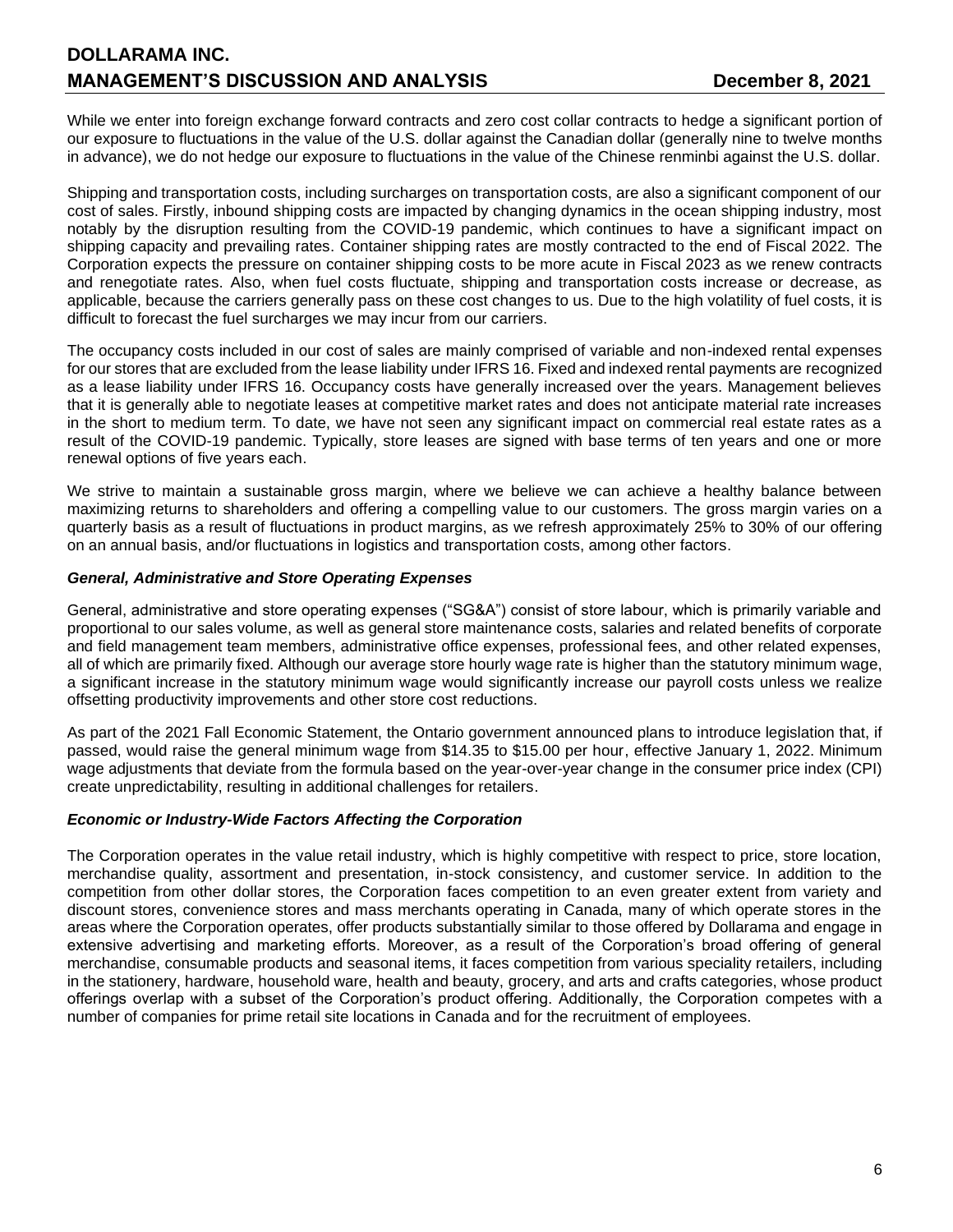# **Selected Consolidated Financial Information**

The following tables set out selected financial information for the periods indicated. The selected consolidated financial information set out below as at October 31, 2021 and November 1, 2020 has been derived from the Corporation's unaudited condensed interim consolidated financial statements and related notes.

|                                                             |                           | 13-Week Periods Ended     |                           | 39-Week Periods Ended     |  |
|-------------------------------------------------------------|---------------------------|---------------------------|---------------------------|---------------------------|--|
| (dollars and shares in thousands, except per share amounts) | October 31,<br>2021<br>\$ | November 1,<br>2020<br>\$ | October 31,<br>2021<br>\$ | November 1,<br>2020<br>\$ |  |
| <b>Earnings Data</b>                                        |                           |                           |                           |                           |  |
| Sales                                                       | 1,122,267                 | 1,064,201                 | 3,105,861                 | 2,922,591                 |  |
| Cost of sales                                               | 623,480                   | 595,455                   | 1,756,974                 | 1,660,044                 |  |
| Gross profit                                                | 498,787                   | 468,746                   | 1,348,887                 | 1,262,547                 |  |
| SG&A                                                        | 159,076                   | 160,904                   | 474,841                   | 467,979                   |  |
| Depreciation and amortization                               | 75,375                    | 68,291                    | 219,962                   | 198,773                   |  |
| Share of net earnings of equity-accounted investment        | (7, 311)                  | (4,259)                   | (14, 814)                 | (9, 136)                  |  |
| Operating income                                            | 271,647                   | 243,810                   | 668,898                   | 604,931                   |  |
| Financing costs                                             | 23,054                    | 23,048                    | 68,056                    | 72,854                    |  |
| Earnings before income taxes                                | 248,593                   | 220,762                   | 600,842                   | 532,077                   |  |
| Income taxes                                                | 65,192                    | 58,891                    | 157,639                   | 141,631                   |  |
| Net earnings                                                | 183,401                   | 161,871                   | 443,203                   | 390,446                   |  |
| Basic net earnings per common share                         | \$0.61                    | \$0.52                    | \$1.45                    | \$1.26                    |  |
| Diluted net earnings per common share                       | \$0.61                    | \$0.52                    | \$1.45                    | \$1.25                    |  |
| Weighted average number of common shares outstanding:       |                           |                           |                           |                           |  |
| <b>Basic</b>                                                | 301,135                   | 311,146                   | 305,105                   | 310,725                   |  |
| <b>Diluted</b>                                              | 302,573                   | 312,838                   | 306,544                   | 312,494                   |  |
| <b>Other Data</b>                                           |                           |                           |                           |                           |  |
| Year-over-year sales growth                                 | 5.5%                      | 12.3%                     | 6.3%                      | 7.4%                      |  |
| Comparable store sales growth (1)                           | 0.8%                      | 7.1%                      | 0.2%                      | 4.6%                      |  |
| Gross margin (2)                                            | 44.4%                     | 44.0%                     | 43.4%                     | 43.2%                     |  |
| SG&A as a % of sales (2)                                    | 14.2%                     | 15.1%                     | 15.3%                     | 16.0%                     |  |
| $EBITDA$ (3)                                                | 347,022                   | 312,101                   | 888,860                   | 803,704                   |  |
| Operating margin (2)                                        | 24.2%                     | 22.9%                     | 21.5%                     | 20.7%                     |  |
| Capital expenditures                                        | 35,228                    | 33,602                    | 110,279                   | 116,102                   |  |
| Number of stores (4)                                        | 1,397                     | 1,333                     | 1,397                     | 1,333                     |  |
| Average store size (gross square feet) (4)                  | 10,346                    | 10,313                    | 10,346                    | 10,313                    |  |
| Declared dividends per common share                         | \$0.0503                  | \$0.044                   | \$0.1509                  | \$0.132                   |  |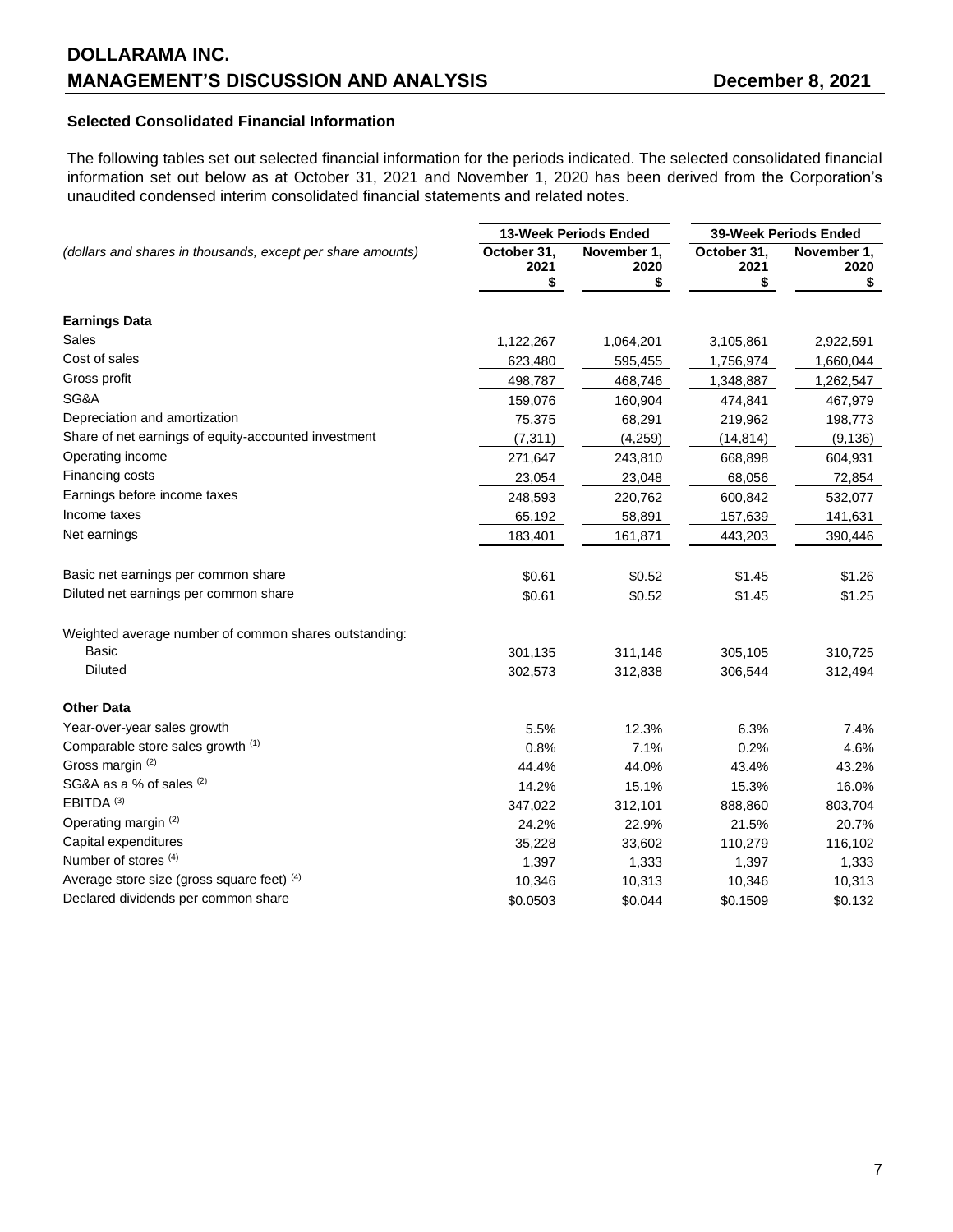|                                                                                          |                     | <b>13-Week Periods Ended</b> |                     | <b>39-Week Periods Ended</b> |
|------------------------------------------------------------------------------------------|---------------------|------------------------------|---------------------|------------------------------|
| (dollars in thousands)                                                                   | October 31,<br>2021 | November 1,<br>2020          | October 31,<br>2021 | November 1,<br>2020          |
| A reconciliation of operating income to EBITDA is included<br>below:                     |                     |                              |                     |                              |
| Operating income                                                                         | 271,647             | 243,810                      | 668,898             | 604,931                      |
| Add: Depreciation and amortization                                                       | 75,375              | 68,291                       | 219,962             | 198,773                      |
| <b>EBITDA</b>                                                                            | 347,022             | 312,101                      | 888,860             | 803,704                      |
| EBITDA margin $(3)$                                                                      | 30.9%               | 29.3%                        | 28.6%               | 27.5%                        |
| A reconciliation of EBITDA to cash flows from operating<br>activities is included below: |                     |                              |                     |                              |
| <b>EBITDA</b>                                                                            | 347,022             | 312,101                      | 888,860             | 803,704                      |
| Financing costs (net of amortization of debt issue costs)                                | (14,087)            | (13,037)                     | (57, 302)           | (62, 234)                    |
| Recognition of net losses on bond lock and bond forward contracts                        | (133)               | (87)                         | (302)               | (276)                        |
| Current income taxes                                                                     | (54, 865)           | (58, 891)                    | (141, 933)          | (142, 832)                   |
| Share-based compensation                                                                 | 2,078               | 1,812                        | 6,462               | 4,310                        |
| Gain on lease remeasurements                                                             | (673)               | (1, 112)                     | (1,957)             | (3,787)                      |
| Share of net earnings of equity-accounted investment                                     | (7, 311)            | (4,259)                      | (14, 814)           | (9, 136)                     |
|                                                                                          | 272,031             | 236,527                      | 679,015             | 589,749                      |
| Changes in non-cash working capital components                                           | 81,480              | (35,571)                     | 73,141              | 78,004                       |
| Net cash generated from operating activities                                             | 353,511             | 200,956                      | 752,155             | 667,753                      |

|                                             | As at                     |                           |
|---------------------------------------------|---------------------------|---------------------------|
|                                             | October 31,<br>2021<br>\$ | January 31,<br>2021<br>\$ |
| <b>Statement of Financial Position Data</b> |                           |                           |
| Cash                                        | 96,999                    | 439,144                   |
| Inventories                                 | 599,204                   | 630,655                   |
| Total current assets                        | 736,236                   | 1,100,362                 |
| Property, plant and equipment               | 741,400                   | 709,469                   |
| Right-of-use assets                         | 1,443,260                 | 1,344,639                 |
| Total assets                                | 3,998,801                 | 4,223,746                 |
| Total current liabilities                   | 558,738                   | 1,321,165                 |
| Total non-current liabilities               | 3,421,541                 | 2,567,727                 |
| Total debt <sup>(5)</sup>                   | 1,813,778                 | 1,883,051                 |
| Net debt $(6)$                              | 1,716,779                 | 1,443,907                 |
| Shareholders' equity                        | 18,522                    | 334,854                   |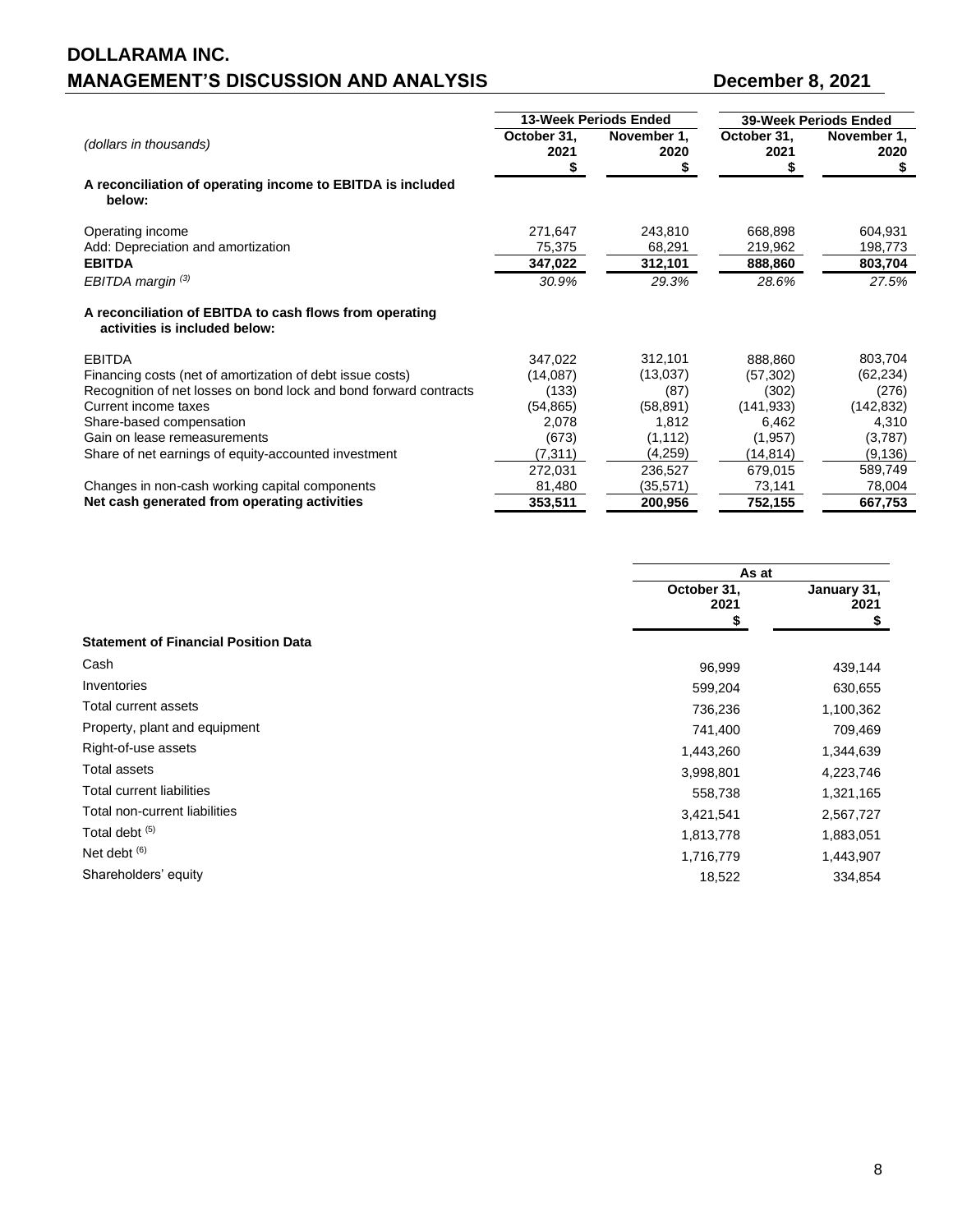| (dollars in thousands)                                                                                                                                                                                                                                                                                                                     | As at               |                     |
|--------------------------------------------------------------------------------------------------------------------------------------------------------------------------------------------------------------------------------------------------------------------------------------------------------------------------------------------|---------------------|---------------------|
| A reconciliation of long-term debt to total debt is included below:                                                                                                                                                                                                                                                                        | October 31,<br>2021 | January 31,<br>2021 |
| Senior unsecured notes bearing interest at:                                                                                                                                                                                                                                                                                                | \$                  | \$                  |
| Fixed annual rate of 2.443% payable in equal semi-annual instalments, maturing<br>July 9, 2029 (the "2.443% Fixed Rate Notes")                                                                                                                                                                                                             | 375,000             |                     |
| Fixed annual rate of 1.505% payable in equal semi-annual instalments, maturing<br>September 20, 2027 (the "1.505% Fixed Rate Notes")                                                                                                                                                                                                       | 300,000             | 300,000             |
| Fixed annual rate of 1.871% payable in equal semi-annual instalments, maturing<br>July 8, 2026 (the "1.871% Fixed Rate Notes")                                                                                                                                                                                                             | 375,000             |                     |
| Fixed annual rate of 3.55% payable in equal semi-annual instalments, maturing<br>November 6, 2023 (the "3.55% Fixed Rate Notes")                                                                                                                                                                                                           | 500,000             | 500,000             |
| Fixed annual rate of 2.203% payable in equal semi-annual instalments, maturing<br>November 10, 2022 (the "2.203% Fixed Rate Notes")                                                                                                                                                                                                        | 250,000             | 250,000             |
| Fixed annual rate of 2.337% payable in equal semi-annual instalments, repaid on<br>July 22, 2021 (the "2.337% Fixed Rate Notes", and collectively with the 2.443%<br>Fixed Rate Notes, the 1.505% Fixed Rate Notes, the 1.871% Fixed Rate Notes,<br>the 3.55% Fixed Rate Notes and the 2.203% Fixed Rate Notes, the "Fixed Rate<br>Notes") |                     | 525,000             |
| Variable rate equal to 3-month bankers' acceptance rate (CDOR) plus<br>27 basis points payable quarterly, repaid on February 1, 2021 (the "Series 3<br>Floating Rate Notes")                                                                                                                                                               |                     | 300,000             |
| Accrued interest on the Series 3 Floating Rate Notes and the Fixed Rate Notes<br>(collectively, the "Senior Unsecured Notes")                                                                                                                                                                                                              | 16,522              | 8,051               |
| Fair value hedge - basis adjustment on interest rate swap                                                                                                                                                                                                                                                                                  | (2,744)             |                     |
| <b>Total debt</b>                                                                                                                                                                                                                                                                                                                          | 1,813,778           | 1,883,051           |
| A reconciliation of total debt to net debt is included below:                                                                                                                                                                                                                                                                              |                     |                     |
| <b>Total debt</b>                                                                                                                                                                                                                                                                                                                          | 1,813,778           | 1,883,051           |
| Cash                                                                                                                                                                                                                                                                                                                                       | (96, 999)           | (439, 144)          |
| Net debt $(6)$                                                                                                                                                                                                                                                                                                                             | 1,716,779           | 1,443,907           |
| A reconciliation of deficit to adjusted retained earnings is included below:                                                                                                                                                                                                                                                               |                     |                     |
| Deficit                                                                                                                                                                                                                                                                                                                                    | (473,091)           | (149, 983)          |
| Price paid in excess of book value of common shares repurchased under the NCIB                                                                                                                                                                                                                                                             | 4,513,008           | 3,792,578           |
| Adjusted retained earnings (7)                                                                                                                                                                                                                                                                                                             | 4,039,917           | 3.642.595           |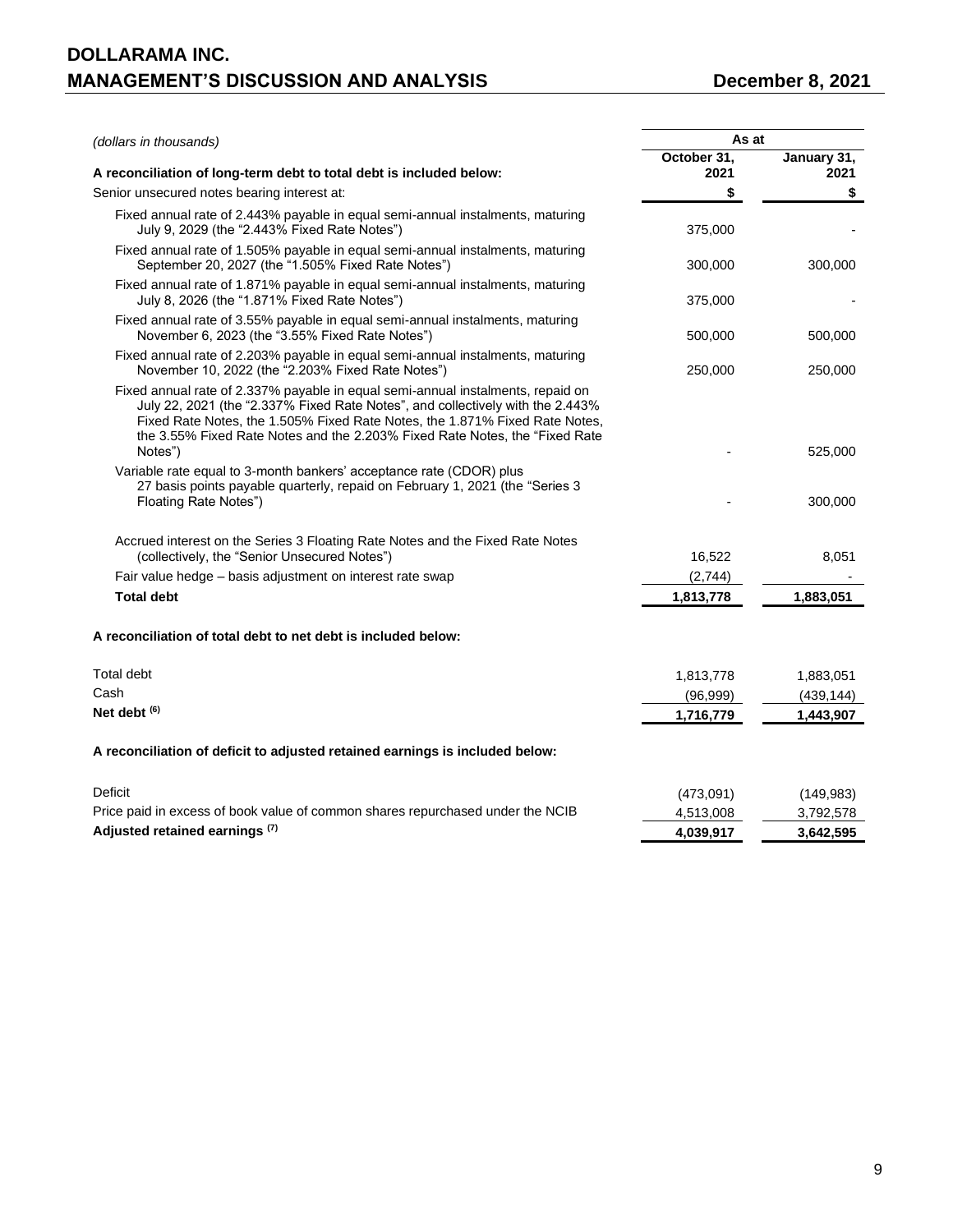The deficit as at October 31, 2021 or January 31, 2021 is not a reflection of poor operating performance. It results from the fact that a significant portion of the cash consideration for the repurchase of shares under the Corporation's normal course issuer bid is accounted for as a reduction of retained earnings and that the market price at which shares are repurchased significantly exceeds the book value of those shares. As a result, the Corporation's shareholders' equity for accounting purposes was \$18.5 million as at October 31, 2021. Management believes that buying back shares remains an effective strategy to drive shareholder value and constitutes an appropriate use of the Corporation's funds.

- (1) Comparable store sales growth is a measure of the percentage increase or decrease, as applicable, of the sales of stores, including relocated and expanded stores, open for at least 13 complete fiscal months relative to the same period in the prior fiscal year. For the first and second quarters of Fiscal 2021 and Fiscal 2022, comparable store sales growth excludes stores that were temporarily closed in the context of the COVID-19 pandemic.
- $(2)$  Gross margin represents gross profit divided by sales. SG&A as a percentage of sales represents SG&A divided by sales. Operating margin represents operating income divided by sales.
- (3) EBITDA, a non-GAAP measure, represents operating income plus depreciation and amortization. EBITDA margin represents EBITDA divided by sales.
- (4) At the end of the period.<br>  $\frac{(5)}{2}$  Total dobt a non GAAE
- Total debt, a non-GAAP measure, represents the sum of long-term debt (including accrued interest, unamortized debt issue costs as current portion and fair value hedge – basis adjustment), short-term borrowings under the US Commercial Paper Program (if any) and other bank indebtedness (if any).
- (6) Net debt, a non-GAAP measure, represents total debt minus cash.<br>(7) Adjusted retained earnings a non-GAAP measure represents of
- Adjusted retained earnings, a non-GAAP measure, represents deficit plus the excess of (i) the price paid for all common shares repurchased under the Corporation's normal course issuer bids from inception in June 2012 through October 31, 2021 over (ii) the book value of those common shares.

### **Results of Operations**

### *Analysis of Results for the Third Quarter of Fiscal 2022*

The following section provides an overview of the Corporation's financial performance during the third quarter of Fiscal 2022 compared to the third quarter of Fiscal 2021.

#### *Sales*

Sales for the third quarter of Fiscal 2022 increased by 5.5% to \$1,122.3 million, compared to \$1,064.2 million in the corresponding period of the prior fiscal year. This increase is attributable to the growth in the total number of stores over the past twelve months, from 1,333 on November 1, 2020 to 1,397 stores on October 31, 2021, and to an increase in comparable store sales driven by strong Halloween sales.

Comparable store sales for the third quarter of Fiscal 2022 increased by 0.8%, over and above 7.1% growth in the prior year. Comparable store sales consisted of a 2.8% decrease in average transaction size and a 3.7% increase in the number of transactions, reflecting a gradual reversal in consumer shopping patterns compared to the prior year. Over a two-year period, comparable store sales growth for the third quarter averages 3.9% per year.

#### *Gross Margin*

Gross margin was 44.4% of sales in the third quarter of Fiscal 2022, compared to 44.0% of sales in the third quarter of Fiscal 2021. Gross margin was higher year over year primarily due to a higher proportion of sales of high-margin seasonal products.

Gross margin includes sales made by the Corporation to Dollarcity, as principal, which represent approximately 1% of the Corporation's total sales, and a nominal markup margin. Consequently, these sales had minimal impact on overall gross margin in either the current or prior year quarter.

#### *SG&A*

General, administrative and store operating expenses ("SG&A") for the third quarter of Fiscal 2022 decreased by 1.1% to \$159.1 million, compared to \$160.9 million for the third quarter of Fiscal 2021. SG&A for the third quarter of Fiscal 2022 represented 14.2% of sales, compared to 15.1% of sales for the third quarter of Fiscal 2021. This 0.9% variance primarily reflects lower COVID-19 related costs recorded in the third quarter of Fiscal 2022 compared to the prior year.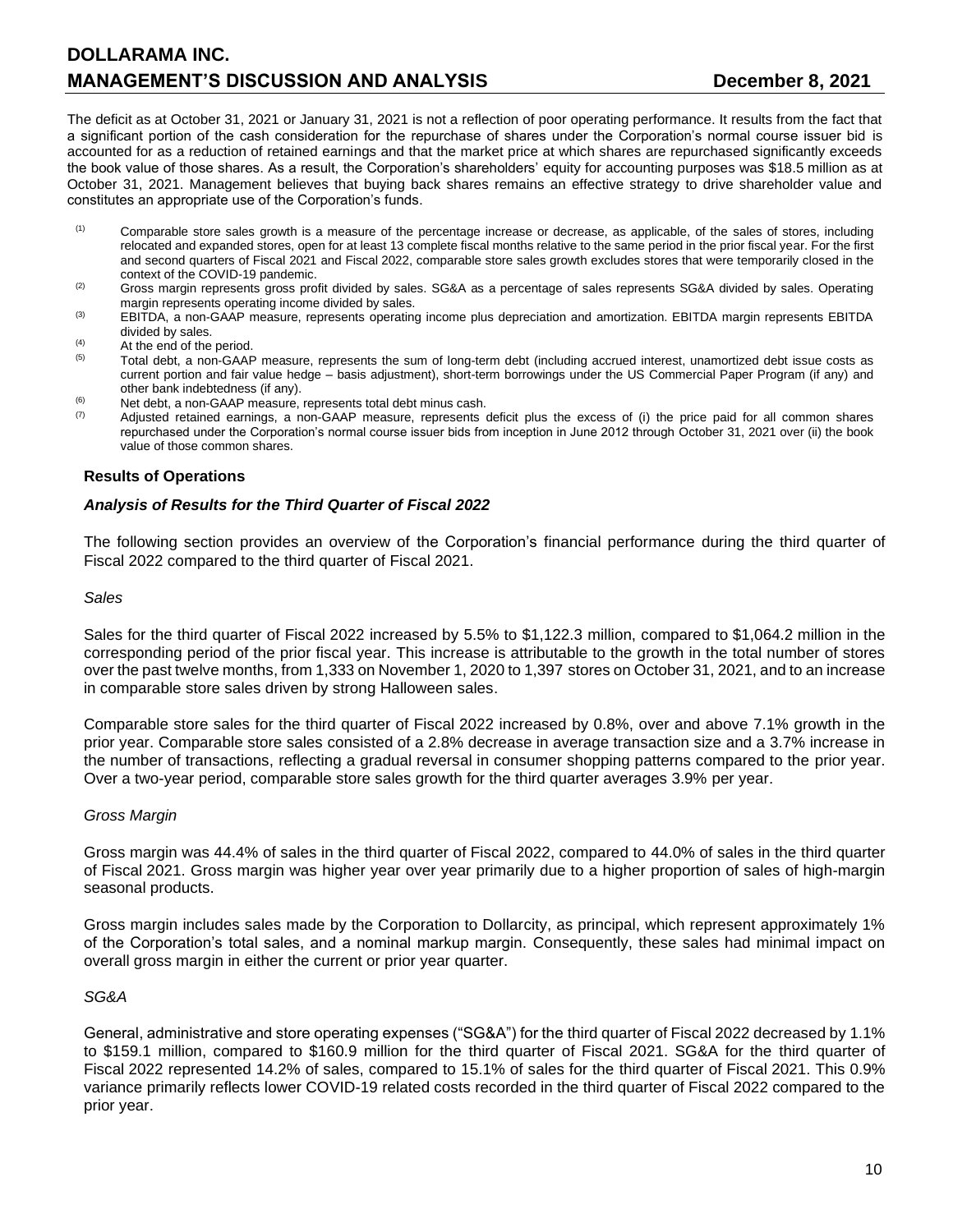Incremental direct costs related to COVID-19 measures for the third quarter of Fiscal 2022, all recorded in SG&A, totalled \$1.1 million, representing a 10 basis-point impact. This is compared to \$10.9 million, representing a 100 basispoint impact, recorded in SG&A in the same period last year. The decrease is explained by a reduction in labour hours allocated to the management of in-store capacity limits and customer traffic following the lifting of some pandemicrelated government restrictions.

### *Depreciation and Amortization*

The depreciation and amortization expense increased by \$7.1 million, from \$68.3 million for the third quarter of Fiscal 2021 to \$75.4 million for the third quarter of Fiscal 2022. The increase is mainly explained by the opening of new stores, as well as additions to right-of-use assets and investments in store transformation projects.

### *Share of Net Earnings of Equity-Accounted Investment*

The Corporation's 50.1% share of Dollarcity's net earnings for the period from July 1, 2021 to September 30, 2021 was \$7.3 million, compared to \$4.3 million for the same period last year. The Corporation's investment in Dollarcity is accounted for as a joint arrangement using the equity method.

# *Financing Costs*

Financing costs increased by \$0.1 million, from \$23.0 million for the third quarter of Fiscal 2021 to \$23.1 million for the third quarter of Fiscal 2022.

### *Income Taxes*

Income taxes increased by \$6.3 million, from \$58.9 million for the third quarter of Fiscal 2021 to \$65.2 million for the third quarter of Fiscal 2022. The statutory income tax rates for the third quarter of Fiscal 2022 and Fiscal 2021 were 26.5% and 26.6%, respectively. The Corporation's effective tax rates for the third quarters of Fiscal 2022 and Fiscal 2021 were 26.2% and 26.7%, respectively. The decrease in the effective tax rate for the third quarter of Fiscal 2022 is the result of a lower statutory income tax rate, as well as of the fact that the Corporation's share of net earnings of its equity-accounted investment in Dollarcity (which was higher for the third quarter of Fiscal 2022 than for the same period in Fiscal 2021, respectively at \$7.3 million and at \$4.3 million) is computed net of taxes, already accounted for by Dollarcity.

# *Net Earnings*

Net earnings were \$183.4 million, or \$0.61 per diluted common share, in the third quarter of Fiscal 2022, compared to \$161.9 million, or \$0.52 per diluted common share, in the third quarter of Fiscal 2021.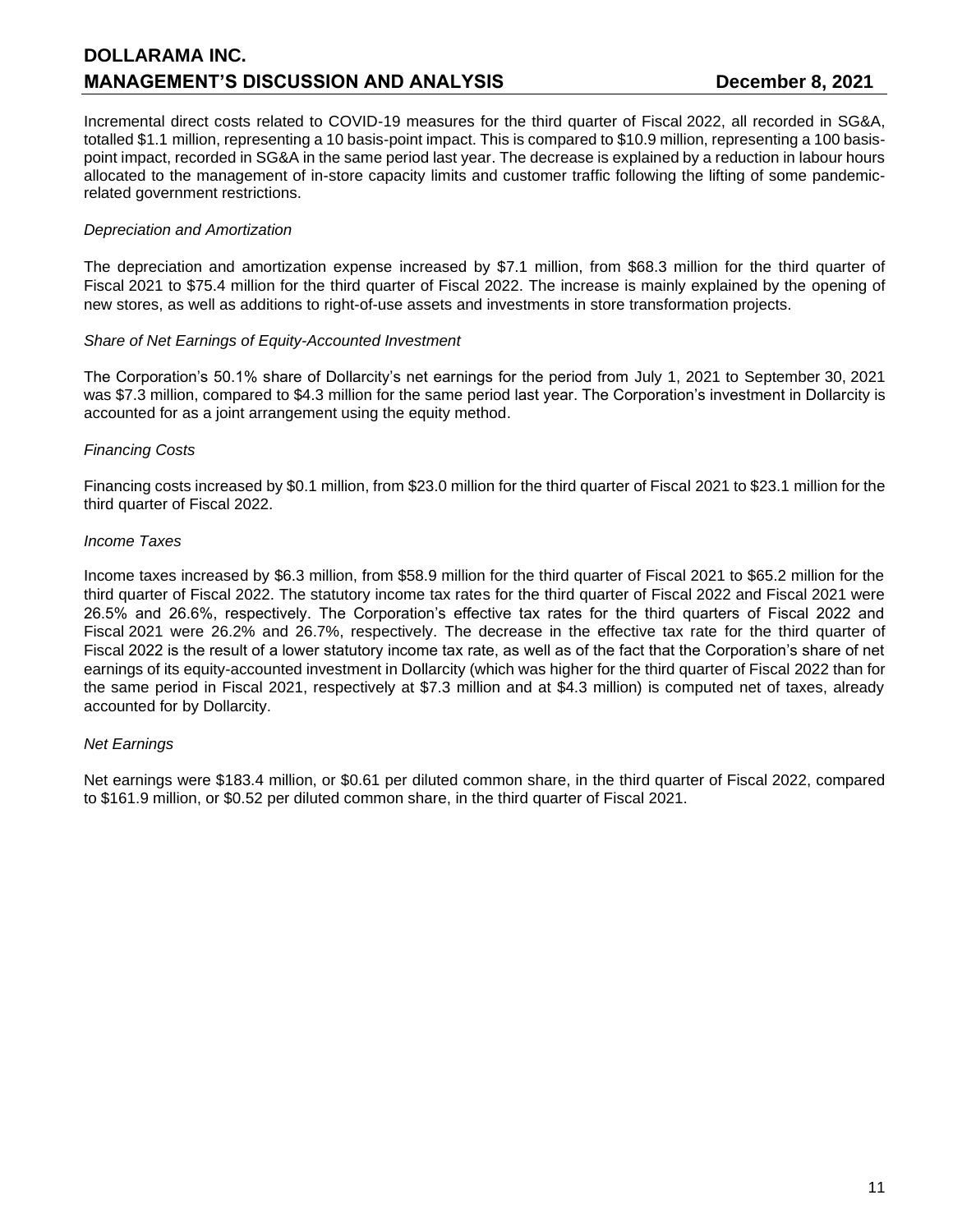# *Analysis of Results for the First Nine Months of Fiscal 2022*

The following section provides an overview of our financial performance during the first nine months of Fiscal 2022 compared to the first nine months of Fiscal 2021.

#### *Sales*

Sales for the first nine months of Fiscal 2022 increased by 6.3% to \$3,105.9 million, compared to \$2,922.6 million in the corresponding period of the prior fiscal year. The growth is primarily attributable to the growth in the total number of stores, from 1,333 stores on November 1, 2020 to 1,397 stores on October 31, 2021.

Comparable store sales (excluding temporarily closed stores) grew 0.2%, over and above 4.6% growth in the same period of the prior year. Comparable store sales in the first nine months of Fiscal 2022 were impacted by the stringent measures imposed by provincial governments earlier in the year due to the sharp rise in COVID-19 cases. This included a stay-at-home order and a ban on the sale of non-essential goods in Ontario, where 40% of the Corporation's stores are located, in effect from April 8 to June 11, 2021. Comparable store sales for the first nine months of Fiscal 2022 consisted of a 1.4% decrease in average transaction size and a 1.7% increase in the number of transactions.

In the first nine months of Fiscal 2022, 75.2% of sales originated from products priced higher than \$1.25, compared to 73.6% in the corresponding period last year.

#### *Gross Margin*

Gross margin was \$1,348.9 million or 43.4% of sales in the first nine months of Fiscal 2022, compared to \$1,262.5 million or 43.2% of sales in the first nine months of Fiscal 2021. The increase in gross margin is due to a change in the sales mix, including higher sales of high-margin items, such as seasonal products.

Gross margin includes sales made by the Corporation to Dollarcity, as principal, which represent approximately 1% of the Corporation's total sales, and a nominal markup margin. Consequently, these sales had minimal impact on overall gross margin in either the current or prior year period.

#### *SG&A*

SG&A for the first nine months of Fiscal 2022 was \$474.8 million, a 1.5% increase over \$468.0 million for the first nine months of Fiscal 2021. SG&A for the first nine months of Fiscal 2022 represented 15.3% of sales, compared to 16.0% of sales for the first nine months of Fiscal 2021. This 0.7% variance reflects lower COVID-19 related costs recorded in the first nine months of Fiscal 2022 compared to the same period of the prior year.

Incremental direct costs related to COVID-19 measures recorded in SG&A in the first nine months of Fiscal 2022 totalled \$31.1 million, representing a 100 basis-point impact. This is compared to \$57.3 million recorded in SG&A in the first nine months of Fiscal 2021, representing a 196 basis-point impact.

#### *Depreciation and Amortization*

The depreciation and amortization expense increased by \$21.2 million, from \$198.8 million for the first nine months of Fiscal 2021 to \$220.0 million for the first nine months of Fiscal 2022. The increase is mainly explained by the opening of new stores, as well as additions to right-of-use assets and investments in store transformation projects.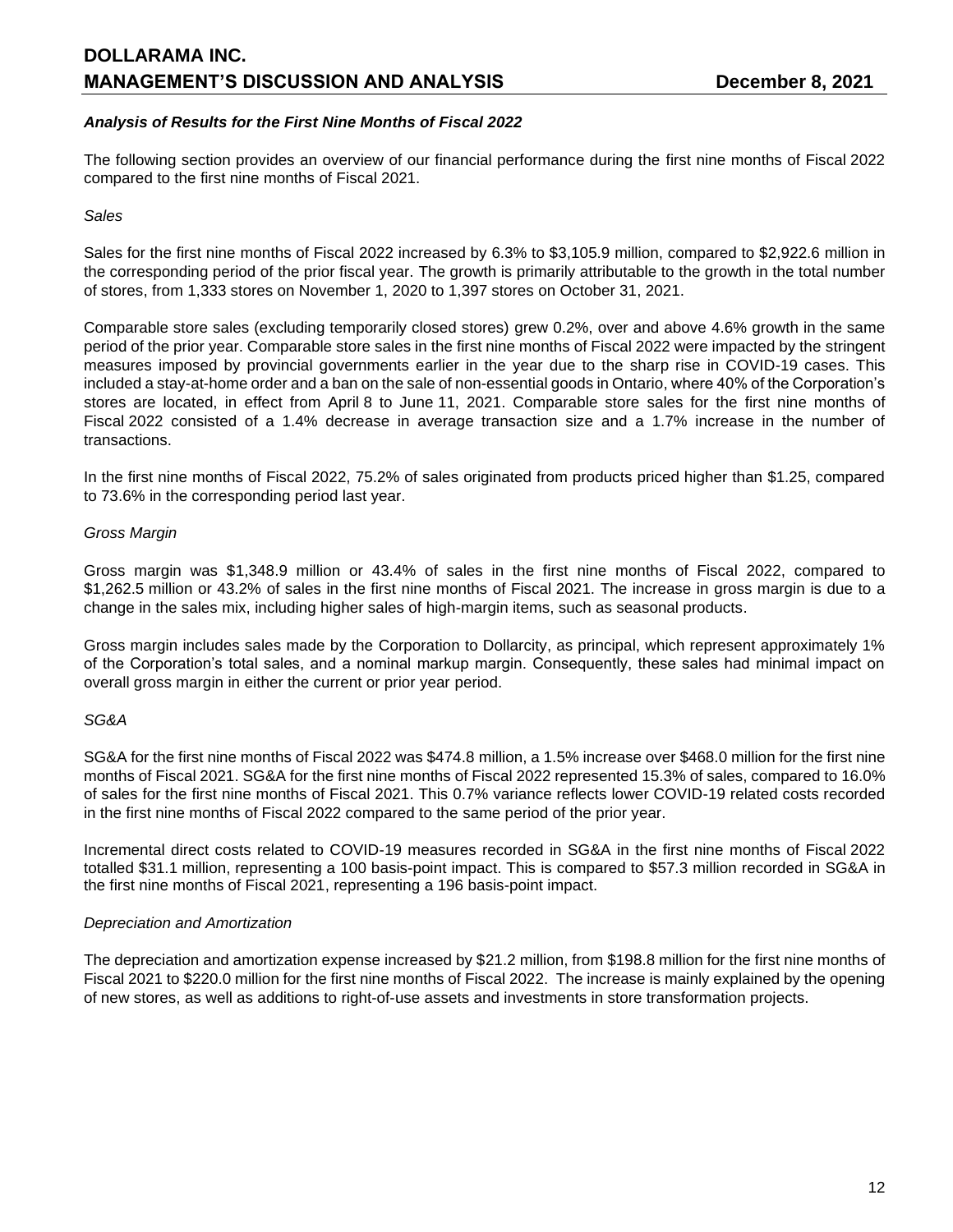#### *Share of Net Earnings of Equity-Accounted Investment*

The Corporation's 50.1% share of Dollarcity's net earnings for the period from January 1, 2021 to September 30, 2021 was \$14.8 million, compared to \$9.1 million for the same period last year. The Corporation's investment in Dollarcity is accounted for as a joint arrangement using the equity method.

### *Financing Costs*

Financing costs decreased by \$4.8 million, from \$72.9 million for the first nine months of Fiscal 2021 to \$68.1 million for the first nine months of Fiscal 2022. The decrease is mainly due to a lower average debt level as well as lower average interest rate on debt.

### *Income Taxes*

Income taxes increased by \$16.0 million, from \$141.6 million for the first nine months of Fiscal 2021 to \$157.6 million for the first nine months of Fiscal 2022. The statutory income tax rates for the first nine months of Fiscal 2022 and Fiscal 2021 were 26.5% and 26.6%, respectively. The Corporation's effective tax rates for the first nine months of Fiscal 2022 and Fiscal 2021 were 26.2% and 26.6%, respectively. The decrease in the effective tax rate for the first nine months of Fiscal 2022 is the result of a lower statutory income tax rate, as well as of the fact that the Corporation's share of net earnings of its equity-accounted investment in Dollarcity (which was higher for the first nine months of Fiscal 2022 than for the same period in Fiscal 2021, respectively at \$14.8 million and at \$9.1 million) is computed net of taxes, already accounted for by Dollarcity.

### *Net Earnings*

Net earnings increased to \$443.2 million, or \$1.45 per diluted common share, in the first nine months of Fiscal 2022, compared to \$390.4 million, or \$1.25 per diluted common share, in the first nine months of Fiscal 2021. Net earnings in the first nine months of Fiscal 2022 reflect higher sales and higher gross margin.

|                                                        |           | Fiscal 2022 |         |           | Fiscal 2021 |           |         |           |
|--------------------------------------------------------|-----------|-------------|---------|-----------|-------------|-----------|---------|-----------|
| (dollars in thousands,<br>except per share<br>amounts) | Q3        | Q2          | Q1      | Q4        | Q3          | Q2        | Q1      | Q4        |
| <b>Statement of Net</b><br><b>Earnings Data</b>        |           | ¢           |         | \$.       | \$.         |           |         |           |
| <b>Sales</b>                                           | 1,122,267 | 1,029,348   | 954,246 | 1,103,668 | 1,064,201   | 1,013,592 | 844,798 | 1,065,201 |
| Net earnings                                           | 183,401   | 146,228     | 113,574 | 173,902   | 161,871     | 142,496   | 86,079  | 178,717   |
| Net earnings per<br>common share                       |           |             |         |           |             |           |         |           |
| Basic                                                  | \$0.61    | \$0.48      | \$0.37  | \$0.56    | \$0.52      | \$0.46    | \$0.28  | \$0.57    |
| <b>Diluted</b>                                         | \$0.61    | \$0.48      | \$0.37  | \$0.56    | \$0.52      | \$0.46    | \$0.28  | \$0.57    |

#### *Summary of Consolidated Quarterly Results*

Historically, our lowest sales results have occurred during the first quarter whereas our highest sales results have occurred during the fourth quarter, with December representing the highest proportion of sales. Our sales also generally increase ahead of other holidays and celebrations, such as Easter, St. Patrick's Day, Valentine's Day and Halloween, but we otherwise experience limited seasonal fluctuations and expect this trend to continue. The occurrence of unusually adverse weather or an outbreak like the COVID-19 pandemic causing disruption in our business activities or operations during a peak season such as the winter holidays or around other major holidays and celebrations or for a prolonged period of time could have an adverse effect on our distribution network and on store traffic, which could materially adversely affect our business and financial results. Results for the third quarter of Fiscal 2022 may not be representative of results for other quarters or for the full fiscal year.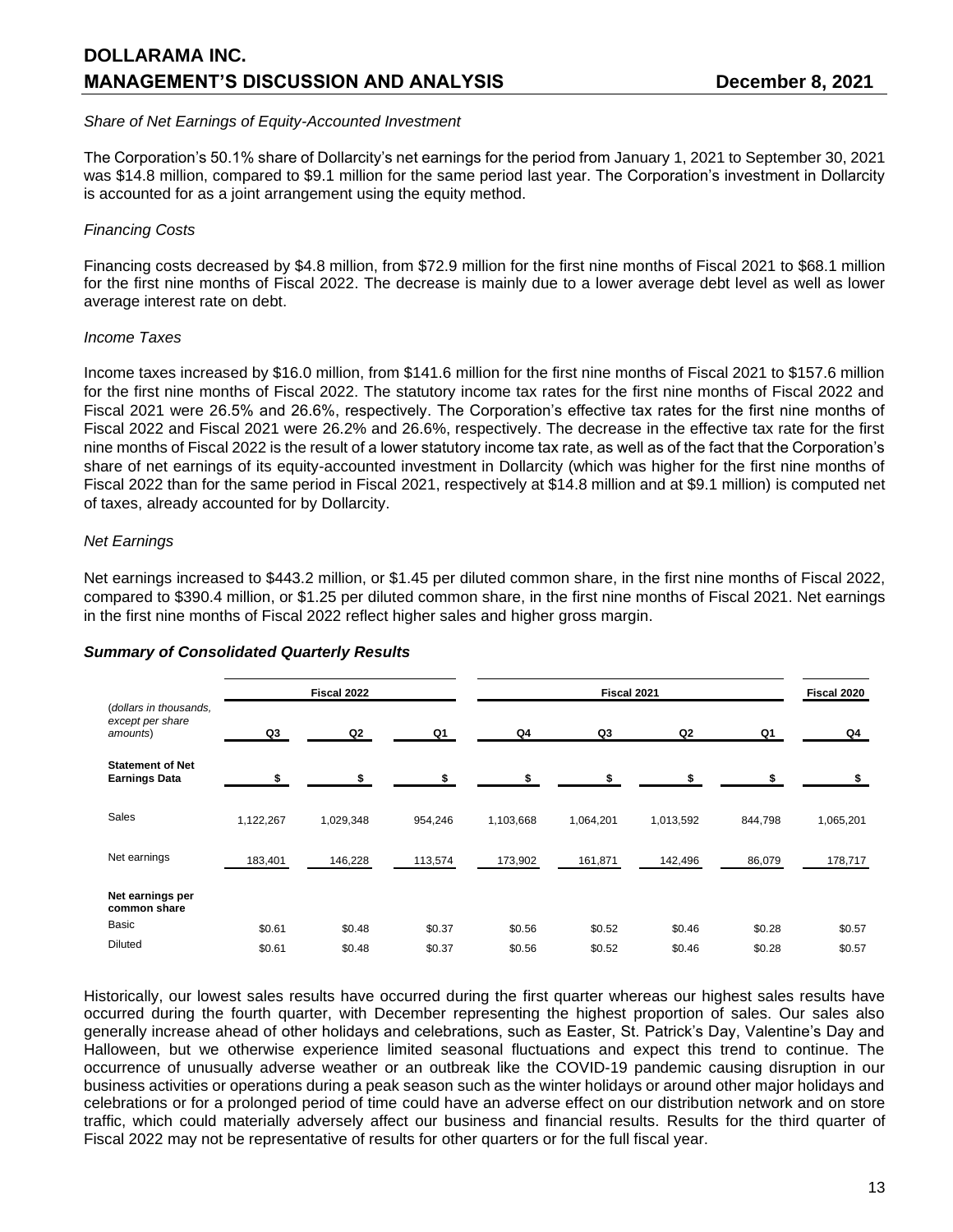# **Liquidity and Capital Resources**

#### *Cash Flows for the Third Quarter of Fiscal 2022*

|                                                                                                                                   | 13-Week Periods Ended             |                                 |                                 |  |  |  |
|-----------------------------------------------------------------------------------------------------------------------------------|-----------------------------------|---------------------------------|---------------------------------|--|--|--|
| (dollars in thousands)                                                                                                            | October 31,<br>2021               | November 1.<br>2020             | Change                          |  |  |  |
| Cash flows from operating activities<br>Cash flows used in investing activities<br>Cash flows from (used in) financing activities | 353.511<br>(35,027)<br>(352, 965) | 200.956<br>(102,643)<br>128.051 | 152.555<br>67.616<br>(481, 016) |  |  |  |
| Net change in cash                                                                                                                | (34, 481)                         | 226.364                         | (260, 845)                      |  |  |  |

### *Cash Flows - Operating Activities*

For the third quarter of Fiscal 2022, cash flows generated from operating activities totalled \$353.5 million, compared to \$201.0 million for the third quarter of Fiscal 2021. This increase is mainly attributable to higher net earnings in the third quarter of Fiscal 2022 and higher cash flows from working capital. In the third quarter of Fiscal 2021, a portion of cash flows from operating activities were used to pay tax instalments from the first and second quarters, the deferral of which had been allowed by Canadian tax authorities in the context of the COVID-19 pandemic.

#### *Cash Flows - Investing Activities*

For the third quarter of Fiscal 2022, cash flows used in investing activities totalled \$35.0 million, compared to \$102.6 million for the third quarter of Fiscal 2021. The variation is mainly due to the payment of the balance of purchase price of US\$52.7 million (\$69.3 million) for the Corporation's 50.1% equity interest in Dollarcity made in the third quarter of Fiscal 2021.

#### *Cash Flows - Financing Activities*

For the third quarter of Fiscal 2022, cash flows used in financing activities totalled \$353.0 million, compared to cash flows of \$128.1 million generated from financing activities in the third quarter of Fiscal 2021. This variance is mainly due to the repurchase of shares, for a total of \$294.5 million, under the normal course issuer bid in the third quarter of Fiscal 2022 whereas no shares were repurchased in the third quarter of Fiscal 2021. The variance is also explained by net proceeds of \$183.7 million from the issuance of the 1.505% Fixed Rate Notes, net of the repayment of shortterm borrowings, in the third quarter of Fiscal 2021.

### *Cash Flows for the First Nine Months of Fiscal 2022*

|                                                                                                                            | <b>39-Week Periods Ended</b>        |                                    |                                 |  |  |  |
|----------------------------------------------------------------------------------------------------------------------------|-------------------------------------|------------------------------------|---------------------------------|--|--|--|
| (dollars in thousands)                                                                                                     | October 31.<br>2021                 | November 1.<br>2020                | Change                          |  |  |  |
| Cash flows from operating activities<br>Cash flows used in investing activities<br>Cash flows used in financing activities | 752.155<br>(109, 707)<br>(984, 593) | 667.753<br>(212, 919)<br>(100,577) | 84.402<br>103.212<br>(884, 016) |  |  |  |
| Net change in cash                                                                                                         | (342, 145)                          | 354,257                            | (696, 402)                      |  |  |  |

#### *Cash Flows - Operating Activities*

For the first nine months of Fiscal 2022, cash flows generated from operating activities totalled \$752.2 million, compared to \$667.8 million for the first nine months of Fiscal 2021. This increase is mainly attributable to the increase in net earnings.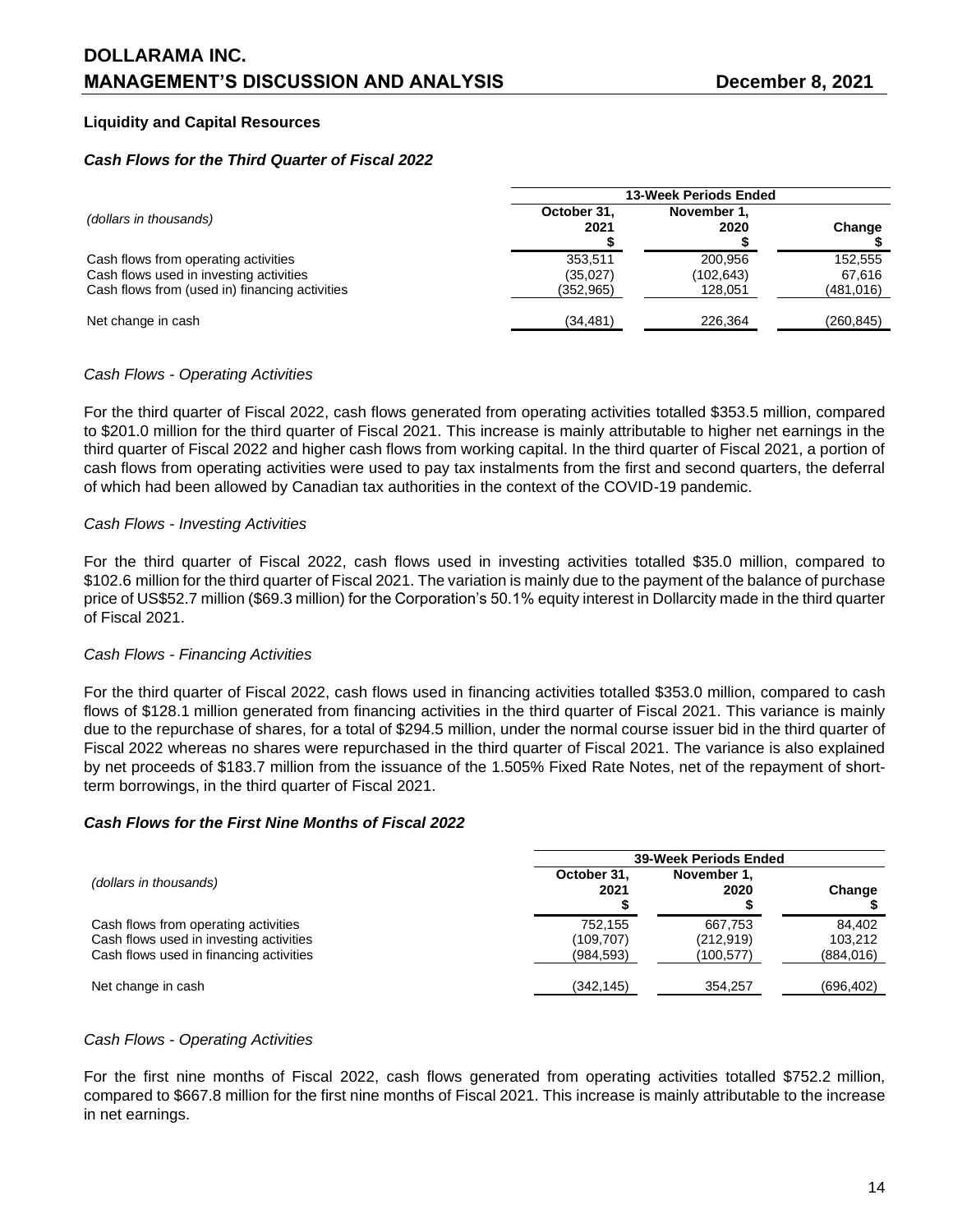# *Cash Flows - Investing Activities*

For the first nine months of Fiscal 2022, cash flows used in investing activities totalled \$109.7 million, compared to \$212.9 million for the first nine months of Fiscal 2021. This variance is mainly due to the payment of the balance of purchase price of US\$52.7 million (\$69.3 million) for the Corporation's 50.1% equity interest in Dollarcity made in the third quarter of Fiscal 2021 and a US\$20.0 million (\$28.0 million) additional equity investment in Dollarcity made in the first quarter of Fiscal 2021 to bring real estate assets into the Dollarcity group, eliminate related-party transactions and insource some logistics activities.

### *Cash Flows - Financing Activities*

For the first nine months of Fiscal 2022, cash flows used in financing activities totalled \$984.6 million, compared to \$100.6 million for the first nine months of Fiscal 2021, mainly attributable to the repurchase of shares under the normal course issuer bid during the first nine months of Fiscal 2022 for an amount of \$741.4 million, whereas no shares were repurchased in the first nine months of Fiscal 2021 as the Corporation chose to preserve liquidity in light of the uncertainty related to the COVID-19 pandemic. In addition, the net amount of payments and issuances of Fixed Rate Notes in the first nine months of Fiscal 2022 explains the increase in cash used for financing activities.

### *Capital Expenditures*

Capital expenditures mainly relate to investments in information technology projects and new stores.

For the third quarter of Fiscal 2022, capital expenditures totalled \$35.2 million, compared to \$33.6 million for the third quarter of Fiscal 2021. This increase is mainly attributable to a slightly higher level of capital expenditures related to new stores and transformation projects in stores.

For the first nine months of Fiscal 2022, capital expenditures totalled \$110.3 million, compared to \$116.1 million for the first nine months of Fiscal 2021. This decrease is mainly attributable to slightly lower capital expenditures related to transformation projects in stores in Fiscal 2022.

# *Capital Resources*

The Corporation generates sufficient cash flows from operating activities to fund its planned growth strategy, service its debt and make dividend payments to shareholders. As at October 31, 2021, the Corporation had \$97.0 million of cash on hand and \$799.2 million available under its Credit Facility.

The Corporation's ability to pay the principal and interest on its debt, to refinance it, or to generate sufficient funds to pay for planned capital expenditures and investments will depend on its future performance, which to a certain extent, is subject to general economic, financial, competitive, legislative, regulatory, or other factors that are beyond its control.

The Corporation did not benefit from any federal or provincial government support programs made available in the context of the COVID-19 pandemic. In Canada, the Corporation paid rent due to landlords, in full and in a timely manner, for all stores (including those temporarily closed), warehouses and its head office.

Barring further extraordinary circumstances arising from the COVID-19 pandemic, based upon the current strength of earnings, management believes that cash flows from operating activities, together with cash on hand and credit available under the Credit Facility, will be adequate to meet future operating cash needs.

The Corporation's assumptions with respect to future liquidity needs and refinancing opportunities may not be correct, and funds available to it from the sources described herein may not be sufficient to enable it to service its indebtedness or cover any shortfall in funding for any unanticipated expenses.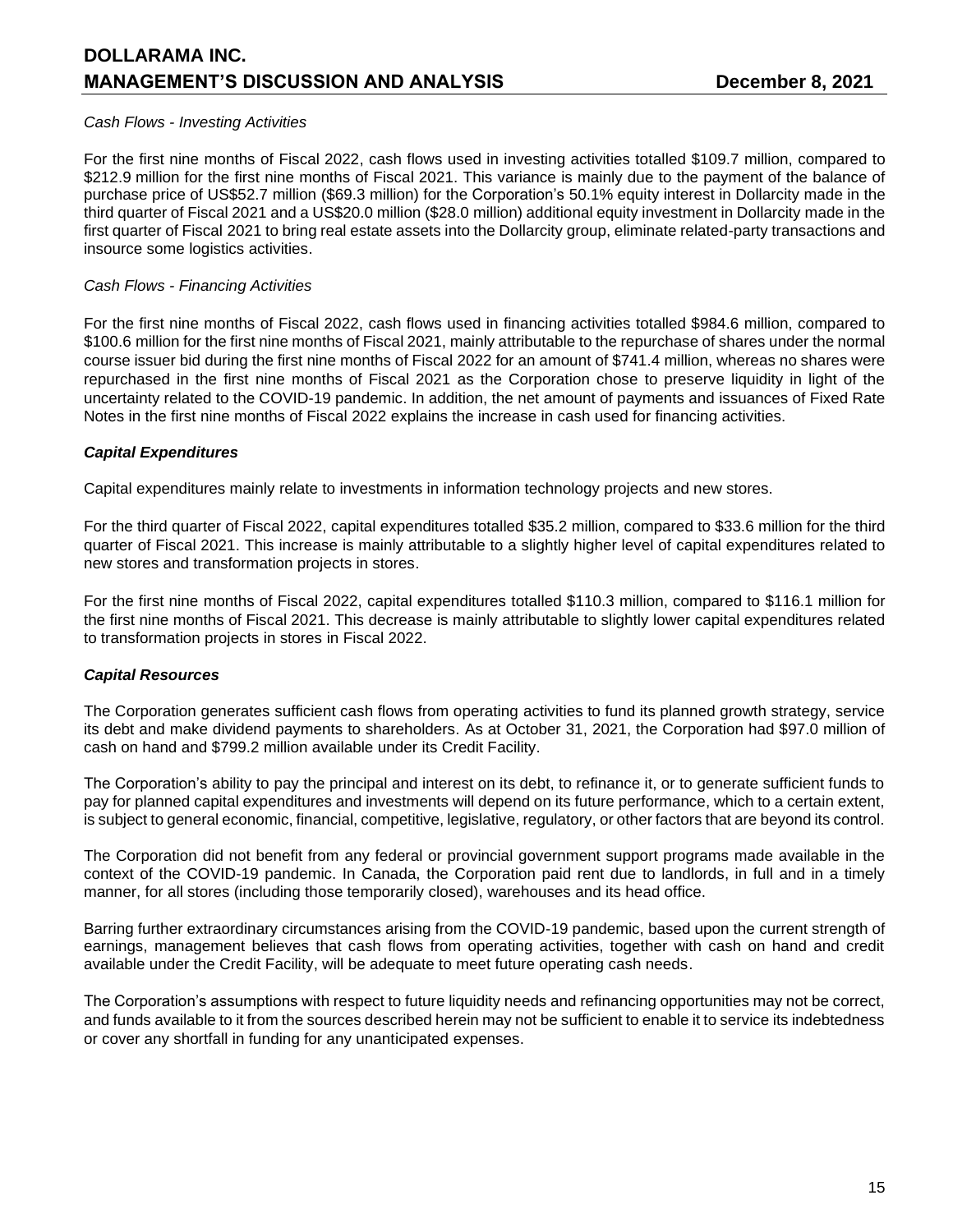# *Senior Unsecured Notes*

| Long-term debt outstanding consists of the following as at:                                                                   | October 31,<br>2021<br>\$ | January 31,<br>2021<br>\$ |
|-------------------------------------------------------------------------------------------------------------------------------|---------------------------|---------------------------|
| Senior unsecured notes bearing interest at:                                                                                   |                           |                           |
| Fixed annual rate of 2.443% payable in equal semi-annual instalments,                                                         |                           |                           |
| maturing July 9, 2029 (the "2.443% Fixed Rate Notes")                                                                         | 375,000                   |                           |
| Fixed annual rate of 1.505% payable in equal semi-annual instalments,                                                         |                           |                           |
| maturing September 20, 2027 (the "1.505% Fixed Rate Notes")                                                                   | 300,000                   | 300,000                   |
| Fixed annual rate of 1.871% payable in equal semi-annual instalments,                                                         |                           |                           |
| maturing July 8, 2026 (the "1.871% Fixed Rate Notes")<br>Fixed annual rate of 3.55% payable in equal semi-annual instalments, | 375,000                   |                           |
| maturing November 6, 2023 (the "3.55% Fixed Rate Notes")                                                                      | 500,000                   | 500,000                   |
| Fixed annual rate of 2.203% payable in equal semi-annual instalments,                                                         |                           |                           |
| maturing November 10, 2022 (the "2.203% Fixed Rate Notes")                                                                    | 250,000                   | 250,000                   |
| Fixed annual rate of 2.337% payable in equal semi-annual instalments,                                                         |                           |                           |
| repaid on July 22, 2021 (the "2.337% Fixed Rate Notes", and                                                                   |                           |                           |
| collectively with the 2.443% Fixed Rate Notes, the 1.505% Fixed Rate                                                          |                           |                           |
| Notes, the 1.871% Fixed Rate Notes, the 3.55% Fixed Rate Notes                                                                |                           |                           |
| and the 2.203% Fixed Rate Notes, the "Fixed Rate Notes")                                                                      |                           | 525,000                   |
| Variable rate equal to 3-month bankers' acceptance rate (CDOR) plus                                                           |                           |                           |
| 27 basis points payable quarterly, repaid on February 1, 2021                                                                 |                           | 300,000                   |
| (the "Series 3 Floating Rate Notes")                                                                                          |                           |                           |
| Less: Unamortized debt issue costs                                                                                            | (8,580)                   | (6, 151)                  |
| Accrued interest on the Series 3 Floating Rate Notes and the Fixed Rate                                                       |                           |                           |
| Notes (collectively, the "Senior Unsecured Notes")                                                                            | 16,522                    | 8,051                     |
| Fair value hedge - basis adjustment on interest rate swap                                                                     | (2,744)                   |                           |
|                                                                                                                               |                           |                           |
| Current portion (includes unamortized debt issue costs, accrued interest on                                                   | 1,805,198                 | 1,876,900                 |
| the Senior Unsecured Notes, and the Senior Unsecured Notes with a                                                             |                           |                           |
| maturity date falling within the next 52-week period, when applicable)                                                        | (16, 522)                 | (832, 821)                |
|                                                                                                                               | 1,788,676                 | 1,044,079                 |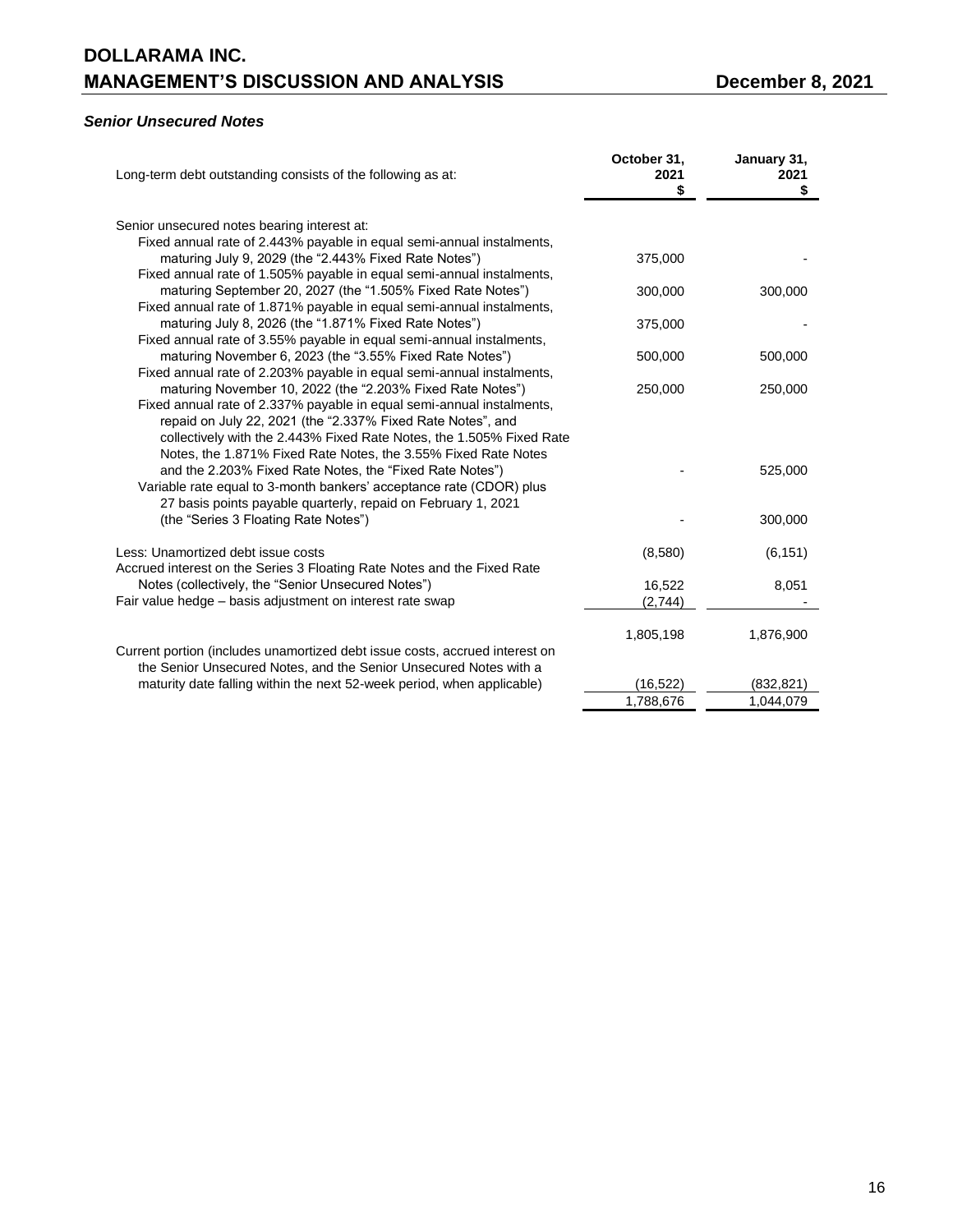The table below provides the carrying values and fair values of the Senior Unsecured Notes as at October 31, 2021 and January 31, 2021. The fair value of the Senior Unsecured Notes was determined as a level 2 in the fair value hierarchy.

|                              | October 31, 2021      |                   | <b>January 31, 2021</b> |                   |  |
|------------------------------|-----------------------|-------------------|-------------------------|-------------------|--|
|                              | <b>Carrying value</b> | <b>Fair value</b> | <b>Carrying value</b>   | <b>Fair value</b> |  |
|                              |                       |                   |                         |                   |  |
| <b>Fixed Rate Notes</b>      |                       |                   |                         |                   |  |
| 2.443% Fixed Rate Notes      | 376,071               | 368,813           |                         |                   |  |
| 1.505% Fixed Rate Notes      | 299,096               | 283,890           | 300,089                 | 300,660           |  |
| 1.871% Fixed Rate Notes      | 375,623               | 367,950           |                         |                   |  |
| 3.55% Fixed Rate Notes       | 506,495               | 517,750           | 501,716                 | 537,250           |  |
| 2.203% Fixed Rate Notes      | 252,381               | 252,700           | 250,856                 | 257,000           |  |
| 2.337% Fixed Rate Notes      |                       |                   | 525,127                 | 529,725           |  |
| <b>Floating Rate Notes</b>   |                       |                   |                         |                   |  |
| Series 3 Floating Rate Notes |                       |                   | 300,566                 | 300,030           |  |
|                              | 1,809,666             | 1,791,103         | 1,878,354               | 1,924,665         |  |

# **Fixed Rate Notes**

On July 8, 2021, the Corporation issued the 1.871% Fixed Rate Notes and the 2.443% Fixed Rate Notes, by way of private placement, in reliance upon exemptions from the prospectus requirements under applicable securities legislation. The 1.871% Fixed Rate Notes were issued at par for aggregate gross proceeds of \$375.0 million and bear interest at a fixed rate of 1.871% per annum, payable in semi-annual instalments, in arrears, on January 8 and July 8 of each year until maturity on July 8, 2026. The 2.443% Fixed Rate Notes were issued at par for aggregate gross proceeds of \$375.0 million and bear interest at a fixed rate of 2.443% per annum, payable in semi-annual instalments, in arrears, on January 9 and July 9 of each year until maturity on July 9, 2029. The 1.871% Fixed Rate Notes and the 2.443% Fixed Rate Notes were assigned a rating of BBB, with a stable trend, by DBRS Limited.

The Corporation used the net proceeds of these offerings to repay the \$525.0 million aggregate principal amount of 2.337% Fixed Rate Notes on July 22, 2021, to repay outstanding USCP Notes and for general corporate purposes.

# **Credit Agreement**

On February 14, 2020, the Corporation and the lenders entered into the Third Amended and Restated Credit Agreement (the "TARCA") reflecting a number of agreed upon amendments to the Second Amended and Restated Credit Agreement, including the addition of a new revolving credit facility, Facility D, in the amount of \$300.0 million. This additional facility brought total commitments on the revolving credit facilities (collectively, the "Credit Facility") up from \$500.0 million to \$800.0 million. The Credit Facility serves as a liquidity backstop for the repayment of the USCP Notes issued from time to time under the US Commercial Paper Program.

On July 6, 2021, the Corporation and the lenders entered into a fourth amending agreement to the TARCA in order to, among other things, extend (i) the term of Facility A, in the amount of \$250.0 million, from September 27, 2024 to July 6, 2026, (ii) the term of Facility B, in the amount of \$200.0 million, from September 29, 2023 to July 5, 2024, (iii) the term of Facility C, in the amount of \$50.0 million, from September 29, 2023 to July 5, 2024, and (iv) the term of Facility D, in the amount of \$300.0 million, from September 20, 2021 to July 6, 2022.

Under the TARCA, the Corporation may, under certain circumstances and subject to receipt of additional commitments from existing lenders or other eligible institutions, request increases to committed facilities up to an aggregate amount, together with all then-existing commitments, of \$1,500.0 million.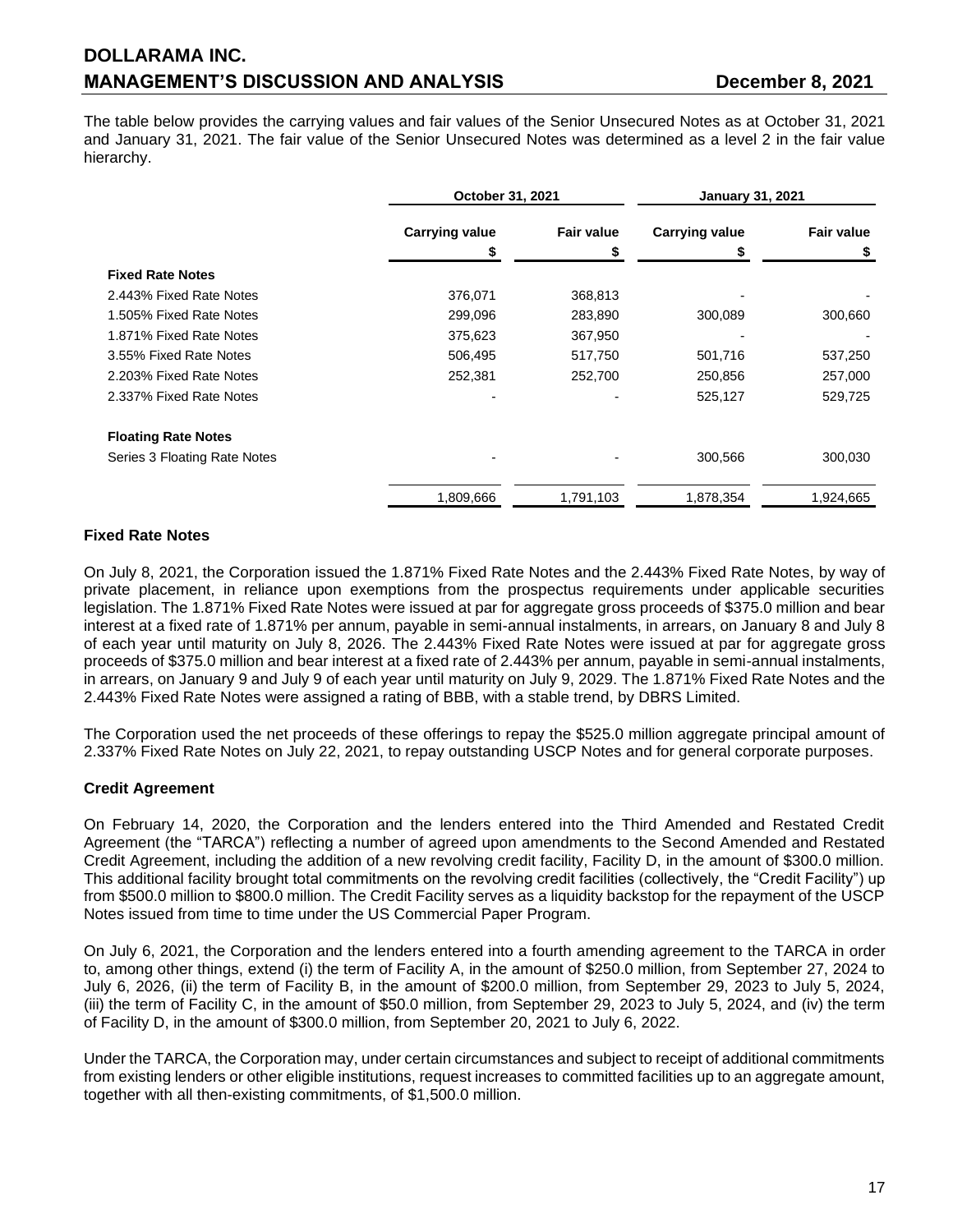The Credit Facility remains guaranteed by Dollarama L.P. and Dollarama GP Inc. (collectively, with the Corporation, the "Credit Parties"). The TARCA contains restrictive covenants that, subject to certain exceptions, limit the ability of the Credit Parties to, among other things, incur, assume, or permit to exist senior ranking indebtedness or liens, engage in mergers, acquisitions, asset sales or sale leaseback transactions, alter the nature of the business and engage in certain transactions with affiliates. The TARCA also limits the ability of the Corporation to make loans, declare dividends and make payments on, or redeem or repurchase equity interests if there exists a default or an event of default thereunder.

The TARCA requires the Corporation to respect a minimum interest coverage ratio and a maximum leverage ratio, each tested quarterly on a consolidated basis. The Corporation has the option to borrow in Canadian or U.S. dollars.

As at October 31, 2021 and January 31, 2021, no amount was outstanding under the Credit Facility, although there were letters of credit issued for the purchase of inventories which amounted to \$0.8 million (January 31, 2021 – \$1.1 million). As at October 31, 2021, the Corporation was in compliance with all of its financial covenants.

### **Short-Term Borrowings**

On February 18, 2020, the Corporation announced the establishment of a commercial paper program in the United States on a private placement basis, in reliance upon exemptions from registration and prospectus requirements under applicable securities legislation (the "US Commercial Paper Program").

Under the terms of the US Commercial Paper Program, the Corporation may issue, from time to time, unsecured commercial paper notes with maturities not in excess of 397 days from the date of issue (the "USCP Notes"). The aggregate principal amount of USCP Notes outstanding at any one time under the US Commercial Paper Program may not exceed US\$500.0 million. The Corporation uses derivative financial instruments to convert the net proceeds from the issuance of USCP Notes into Canadian dollars, and uses those proceeds for general corporate purposes.

The USCP Notes are direct unsecured obligations of the Corporation and rank equally with all of its other unsecured and unsubordinated indebtedness. The USCP Notes are unconditionally guaranteed by Dollarama L.P. and Dollarama GP Inc., each a wholly-owned subsidiary of the Corporation.

As at October 31, 2021 and January 31, 2021, no amount was outstanding under the US Commercial Paper Program.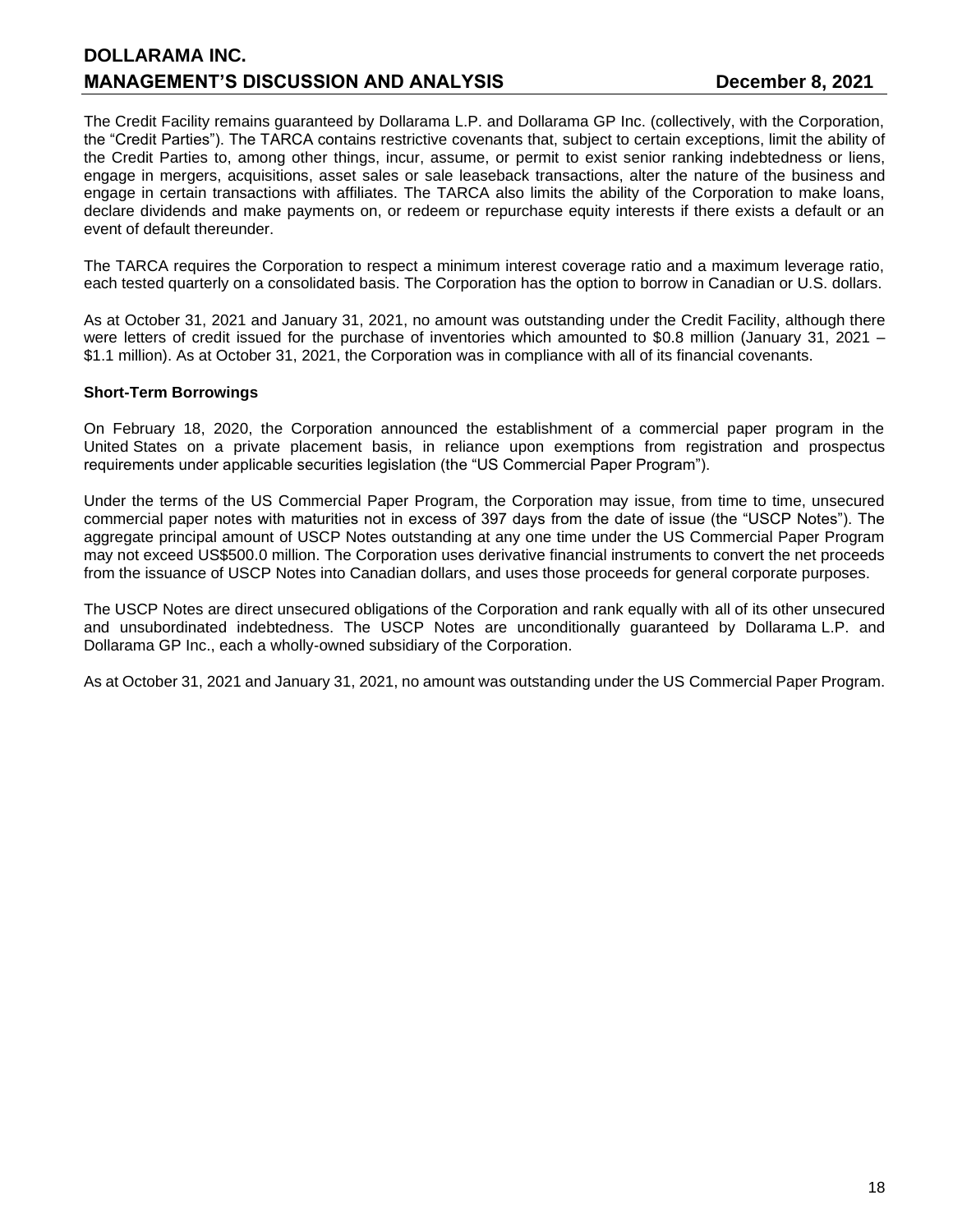#### **Contractual Obligations, Off-Balance Sheet Arrangements and Commitments**

The table below analyzes the Corporation's non-derivative financial liabilities into relevant maturity groupings based on the remaining period from the statement of financial position date to the contractual maturity date. The amounts disclosed in the table are the contractual undiscounted cash flows as at October 31, 2021. Trade payable and accrued liabilities exclude liabilities that are not contractual (such as income tax liabilities created as a result of statutory requirements imposed by governments).

|                                       | Less than | 3 months  |           | Over      |           |
|---------------------------------------|-----------|-----------|-----------|-----------|-----------|
| (dollars in thousands)                | 3 months  | to 1 year | 1-5 years | 5 years   | Total     |
|                                       |           |           |           |           |           |
| Trade payable and accrued liabilities | 223,005   |           |           |           | 223,005   |
| Dividend payable                      | 15,069    |           |           |           | 15,069    |
| Lease liabilities <sup>(1)</sup>      | 56,292    | 184,098   | 842,772   | 839,209   | 1,922,371 |
| Principal repayment on:               |           |           |           |           |           |
| 2.443% Fixed Rate Notes               |           |           |           | 375,000   | 375,000   |
| 1.505% Fixed Rate Notes               |           |           |           | 300,000   | 300,000   |
| 1.871% Fixed Rate Notes               |           |           | 375,000   |           | 375,000   |
| 3.55% Fixed Rate Notes                |           |           | 500,000   |           | 500,000   |
| 2.203% Fixed Rate Notes               |           |           | 250,000   |           | 250,000   |
| Interest payments on:                 |           |           |           |           |           |
| 2.443% Fixed Rate Notes               | 4,606     | 4,581     | 36,645    | 27,484    | 73,316    |
| 1.505% Fixed Rate Notes               |           | 4,515     | 18,060    | 4,514     | 27,089    |
| 1.871% Fixed Rate Notes               | 3,508     | 3,508     | 28,065    |           | 35,081    |
| 3.55% Fixed Rate Notes                | 8,875     | 8,875     | 26,625    |           | 44,375    |
| 2.203% Fixed Rate Notes               | 2,754     | 2,754     | 2,753     |           | 8,261     |
|                                       | 314,109   | 208,331   | 2,079,920 | 1,546,207 | 4,148,567 |

 $<sup>(1)</sup>$  Represent the basic annual rent and other charges paid to landlords that are fixed or that vary based on an index or a rate.</sup>

The following table summarizes the Corporation's off-balance sheet arrangements, letters of credit, and commitments as at October 31, 2021.

| (dollars in thousands) | Less than 3<br>months | 3 months to<br>vear | 1-5 years | Over 5<br>vears | Total |
|------------------------|-----------------------|---------------------|-----------|-----------------|-------|
| Letters of credit      | 437                   | 216                 | 139       |                 | 792   |

Other than letters of credit, the Corporation has no other off-balance sheet arrangements or commitments.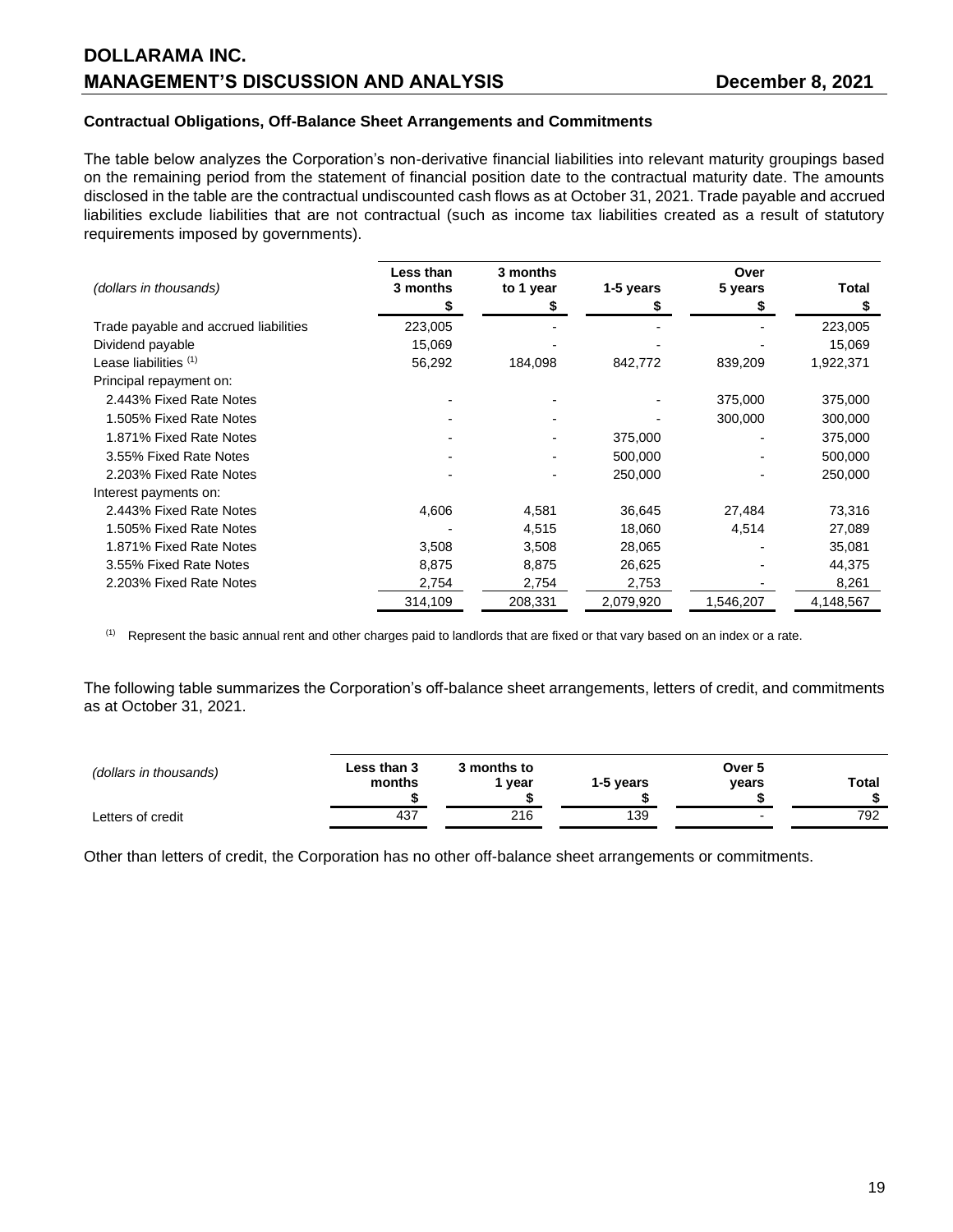# **Financial Instruments**

The Corporation uses derivative financial instruments in the management of its foreign currency and interest rate exposure. The Corporation documents the relationship between hedging instruments and hedged items, as well as its risk management objectives and strategies for undertaking hedge transactions. Derivative financial instruments designated as hedging instruments are recorded at fair value, determined using market prices and other observable inputs.

For a description of the derivative financial instruments of the Corporation, refer to Notes 3 and 10 of the Corporation's unaudited condensed interim consolidated financial statements for the third quarter ended October 31, 2021 and to Notes 3 and 14 of the Corporation's Fiscal 2021 annual audited consolidated financial statements.

# *Foreign Currency Exposure*

The Corporation uses foreign exchange forward contracts and zero cost collar contracts to mitigate the risk associated with fluctuations in the U.S. dollar against the Canadian dollar. These derivative financial instruments are used for risk management purposes and are designated as hedges of future forecasted purchases of merchandise or hedges of U.S. dollar borrowings converted into Canadian dollar borrowings under the US Commercial Paper Program.

Foreign exchange forward contracts and zero cost collar contracts are designated as hedging instruments and are recorded at fair value, determined using market prices and other observable inputs.

Currency hedging entails a risk of illiquidity and, to the extent that the U.S. dollar depreciates against the Canadian dollar, hedging arrangements may have the effect of limiting or reducing the total returns to the Corporation if purchases at hedged rates result in lower margins than otherwise earned if purchases had been made at spot rates.

# *Interest Rate Exposure*

The Corporation also uses interest rate swap contracts to mitigate the risk associated with changes in the fair value of the issued 3.55% Fixed Rates Notes maturing November 6, 2023 due to changes in interest rates. These derivative financial instruments are used for risk management purposes and are designated as fair value hedges. Under these interest rates swaps, the Corporation receives a fixed rate of interest and pays interest at a variable rate on the notional amount. These derivatives are designated as hedging instruments and are recorded on the consolidated statement of financial position at fair value.

Also bond forward contracts were used in the first half of Fiscal 2022 in advance of issuing the 1.871% Fixed Rate Notes and the 2.443% Fixed Rate Notes as hedges of interest rates thereof. Upon the pricing of the 1.871% Fixed Rate Notes and the 2.443% Fixed Rate Notes on June 23, 2021, these bond forward contracts were settled and were no longer outstanding as of October 31, 2021. These derivatives were designated as hedging instruments and were recorded on the consolidated statement of financial position at fair value. The gain or loss related to the effective portion of the change in fair value of the derivatives was recorded to other comprehensive income and is being reclassified to net earnings over the same period as the hedged interest payments are recorded in earnings. The hedged risk was defined as the variability in cash flows associated with coupons paid on the debt to be issued attributable to movements in the CAD benchmark rate. The CAD benchmark rate consisted of the interpolated yield of Government of Canada bond curve with a term corresponding to the expected debt. Cash flows related to the expected bond's credit spread over the CAD benchmark were not designated as part of the hedging relationship.

Interest rate hedging also entails a risk of illiquidity and, to the extent that interest rates fluctuate, hedging arrangements may have the effect of limiting or reducing the total returns to the Corporation if the issuance of notes at hedged rates results in lower profitability than otherwise earned if notes had been issued at spot rates.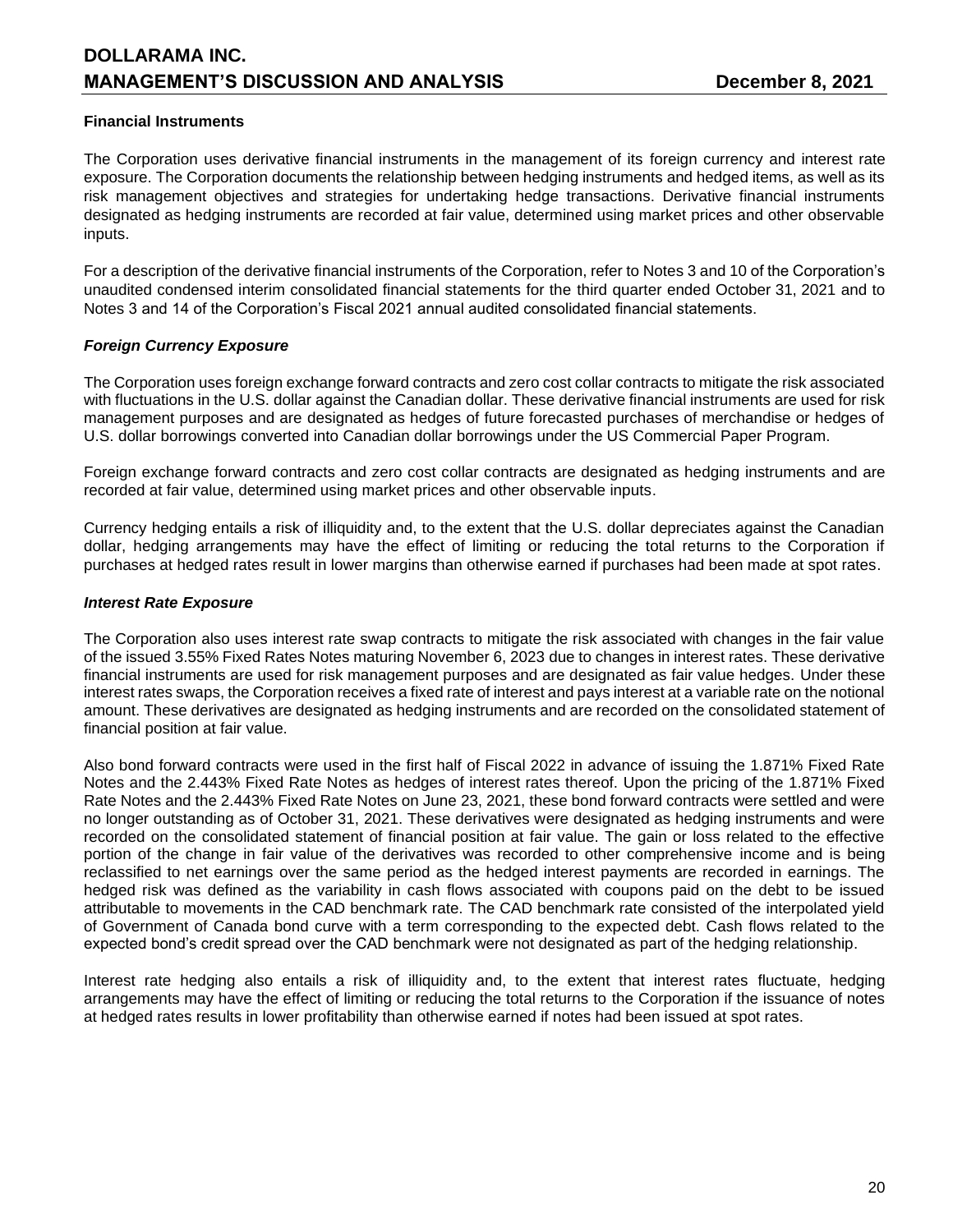# **Related Party Transactions**

### *Property Leases*

As at October 31, 2021, the Corporation leased 19 stores, five warehouses and its head office from entities controlled by the Rossy family pursuant to long-term lease agreements. Rental payments associated with these related-party leases are measured at cost, which equals fair value, being the amount of consideration established at market terms.

As at October 31, 2021, the outstanding balance of lease liabilities owed to entities controlled by the Rossy family totalled \$37.3 million (January 31, 2021 – \$44.1 million).

Rental expenses charged by entities controlled by the Rossy family but not included in lease liabilities totalled \$1.4 million and \$4.7 million for the 13-week and 39-week periods ended October 31, 2021, respectively (13-week and 39-week periods ended November 1, 2020 – \$1.4 million and \$4.6 million, respectively).

# *Dollarcity*

In 2013, Dollarama International, the Corporation's wholly-owned subsidiary, entered into a licensing and services agreement with Dollarcity (the "LSA"). As at October 31, 2021, the account receivable from Dollarcity for the goods sold, assets licensed, and services provided under the LSA totalled \$19.1 million (January 31, 2021 – \$14.8 million), which amount is partly guaranteed by a letter of credit up to US\$10.0 million (\$12.4 million) (January 31, 2021 – US\$10.0 million (\$12.8 million)). For the 13-week and 39-week periods ended October 31, 2021, the goods sold to Dollarcity that are shipped directly from the Corporation's warehouses amounted to \$10.7 million and \$28.3 million, respectively (13-week and 39-week periods ended November 1, 2020 – \$4.7 million and \$10.5 million, respectively).

Under the Stockholders Agreement dated August 14, 2019, Dollarcity's founding stockholders have a put right pursuant to which they can require, in certain circumstances, that Dollarama International purchase shares of Dollarcity held by them at fair market value. This right is exercisable in the ordinary course commencing on October 1, 2022, and is subject to certain transaction size thresholds, required ownership thresholds and freeze periods, among other conditions and restrictions. This right may also be exercised upon the occurrence of certain extraordinary events, including a change in control of the Corporation and a sale of Dollarcity.

#### **New accounting standards**

#### *New accounting standards announced and adopted*

On March 31, 2021, the IASB extended by 12 months the availability of the practical expedient issued in May 2020 which relieves lessees from assessing whether a COVID-19-related rent concession is a lease modification. The 2021 amendments are effective for annual reporting periods beginning on or after April 1, 2021. Application of the practical expedient and its extension did not have an impact on the financial results of the Corporation.

#### **Critical Accounting Estimates and Judgments**

The preparation of financial statements requires management to make estimates and assumptions using judgment that affect the application of accounting policies and the reported amounts of assets and liabilities, income and expenses during the reporting period. Estimates and other judgments are continually evaluated and are based on management's experience and other factors, including expectations about future events that are believed to be reasonable under the circumstances. Actual results may differ from those estimates.

The Corporation's unaudited condensed interim consolidated financial statements have been prepared using the critical accounting estimates and judgments as outlined in Note 5 to the Fiscal 2021 audited consolidated financial statements.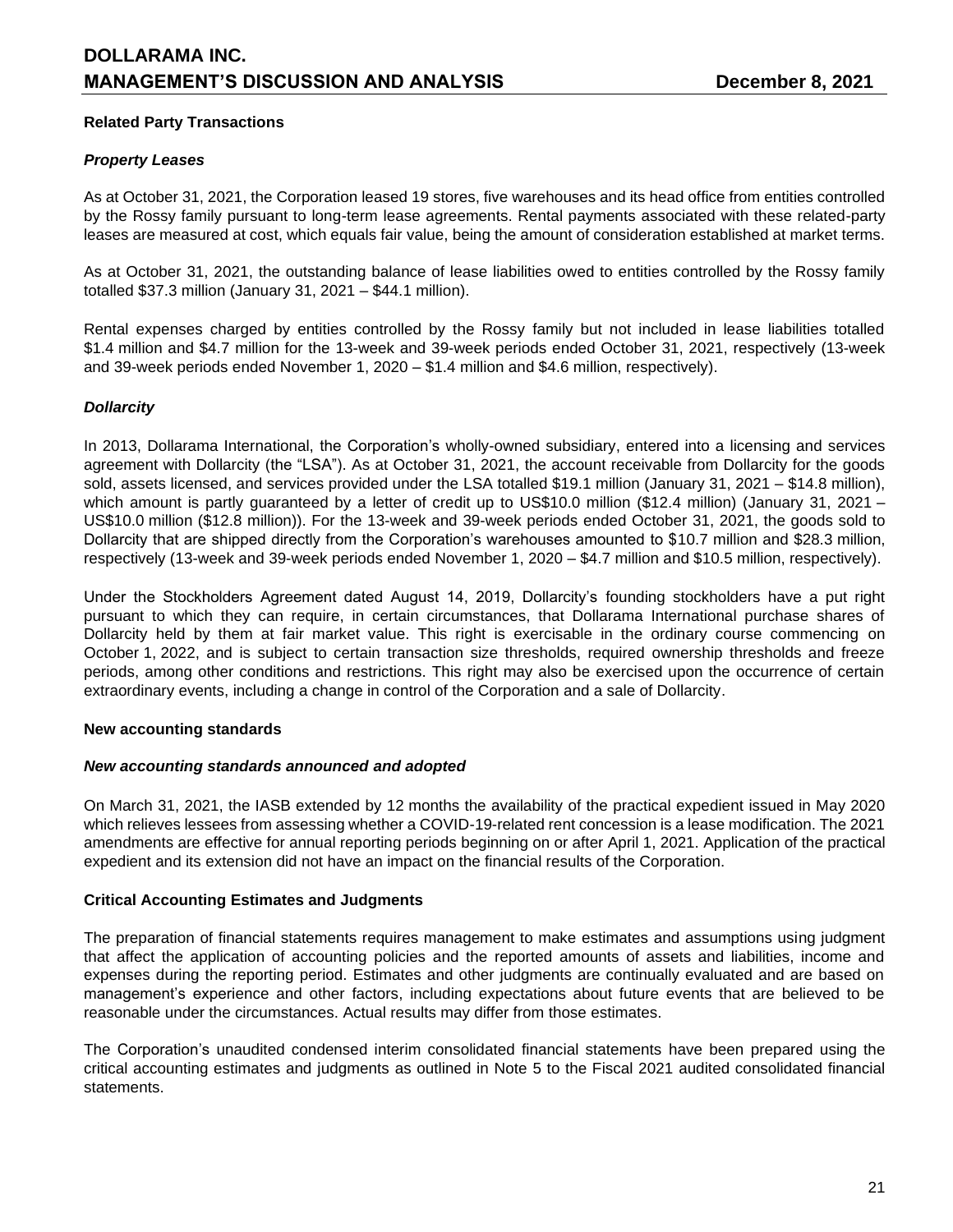### **Risks and Uncertainties**

Monitoring and improving its operations are constant concerns of the Corporation. In view of this, understanding and managing risks are important parts of the Corporation's strategic planning process. The Board of Directors requires that the Corporation's senior management identify and properly manage the principal risks related to the Corporation's business operations.

The major risks and uncertainties that could materially affect the Corporation's future business results are described in the Corporation's annual MD&A and annual information form for Fiscal 2021 (which are both available on SEDAR at [www.sedar.com\)](http://www.sedar.com/) and are divided into the following categories:

- risks related to business operations;  $\bullet$  technology risks;
- 
- 
- 
- 
- financial risks;  $\bullet$  strategy and corporate structure risks;
	- market risks; business continuity risks; and
	- human resources risks;  $\bullet$  legal and regulatory risks.

The Corporation manages these risks on an ongoing basis and has put in place certain guidelines with the goal of mitigating these in order to lessen their financial impact, and the Corporation maintains cost-effective, comprehensive insurance coverage against most insurable events. The Corporation also gathers and analyzes economic and competitive data on a regular basis and senior management takes these findings into consideration when making strategic and operational decisions. Despite these guidelines and initiatives, the Corporation cannot provide assurances that any such efforts will be successful.

#### **Controls and Procedures and Internal Controls over Financial Reporting**

There were no changes in internal control over financial reporting that occurred during the period beginning on August 2, 2021 and ended on October 31, 2021 that have materially affected or are reasonably likely to materially affect internal control over financial reporting.

#### **Dividend**

On December 8, 2021, the Corporation announced that its Board of Directors approved a quarterly cash dividend for holders of common shares of \$0.0503 per common share. This dividend is payable on February 4, 2022 to shareholders of record at the close of business on January 7, 2022. The dividend is designated as an "eligible dividend" for Canadian tax purposes.

The payment of each quarterly dividend remains subject to the declaration of that dividend by the Board of Directors. The actual amount of each quarterly dividend, as well as each declaration date, record date and payment date are subject to the discretion of the Board of Directors.

# **Normal Course Issuer Bid**

On July 5, 2021, the Corporation announced the renewal of its normal course issuer bid and the approval from the Toronto Stock Exchange (the "TSX") to repurchase for cancellation up to 19,376,824 common shares, representing 7.5% of the public float as at the close of markets on June 30, 2021, during the 12-month period from July 7, 2021 to July 6, 2022 (the "2021-2022 NCIB").

During the third quarter of Fiscal 2022, 5,266,219 common shares were repurchased for cancellation under the 2021-2022 NCIB, for a total cash consideration of \$294.5 million, at a weighted average price of \$55.92 per share.

During the first nine months of Fiscal 2022, 13,086,173 common shares were repurchased for cancellation under the 2021-2022 NCIB and the normal course issuer bid previously in effect, for a total cash consideration of \$741.5 million, at a weighted average price of \$56.66 per share.